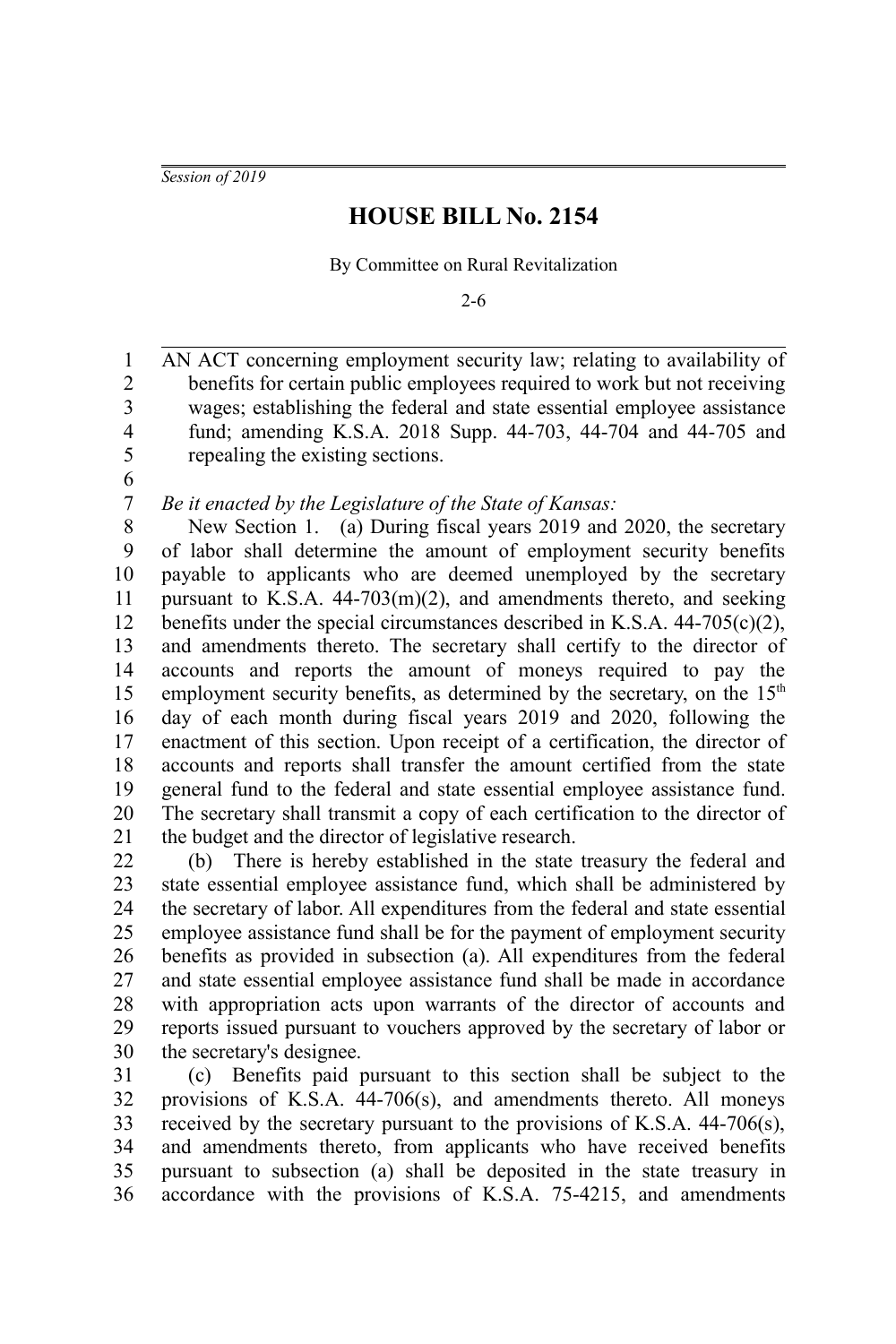thereto, and credited to the state general fund. 1

(d) This section shall be a part of and supplemental to the employment security law. 2 3

Sec. 2. K.S.A. 2018 Supp. 44-703 is hereby amended to read as follows: 44-703. As used in this act, unless the context clearly requires otherwise: 4 5 6

(a) (1) "Annual payroll" means the total amount of wages paid or payable by an employer during the calendar year. 7 8

(2) "Average annual payroll" means the average of the annual payrolls of any employer for the last three calendar years immediately preceding the computation date as hereinafter defined if the employer has been continuously subject to contributions during those three calendar years and has paid some wages for employment during each of such years. In determining contribution rates for the calendar year, if an employer has not been continuously subject to contribution for the three calendar years immediately preceding the computation date but has paid wages subject to contributions during only the two calendar years immediately preceding the computation date, such employer's "average annual payroll" shall be the average of the payrolls for those two calendar years. 9 10 11 12 13 14 15 16 17 18 19

(3) "Total wages" means the total amount of wages paid or payable by an employer during the calendar year, including that part of remuneration in excess of the limitation prescribed as provided in subsection  $(o)(1)$  of this section. 20 21 22 23

(b) "Base period" means the first four of the last five completed calendar quarters immediately preceding the first day of an individual's benefit year, except that the base period in respect to combined wage claims means the base period as defined in the law of the paying state. 24 25 26 27

(1) If an individual lacks sufficient base period wages in order to establish a benefit year in the manner set forth above and satisfies the requirements of subsection (g) of K.S.A. 44-705*(g)* and subsection (hh) of K.S.A. 44-703*(hh)*, and amendments thereto, the claimant shall have an alternative base period substituted for the current base period so as not to prevent establishment of a valid claim. For the purposes of this subsection, "alternative base period" means the last four completed quarters immediately preceding the date the qualifying injury occurred. In the event the wages in the alternative base period have been used on a prior claim, then they shall be excluded from the new alternative base period. 28 29 30 31 32 33 34 35 36 37

(2) For the purposes of this chapter, the term "base period" includes the alternative base period. 38 39

(c) (1) "Benefits" means the money payments payable to an individual, as provided in this act, with respect to such individual's unemployment. 40 41 42

43

(2) "Regular benefits" means benefits payable to an individual under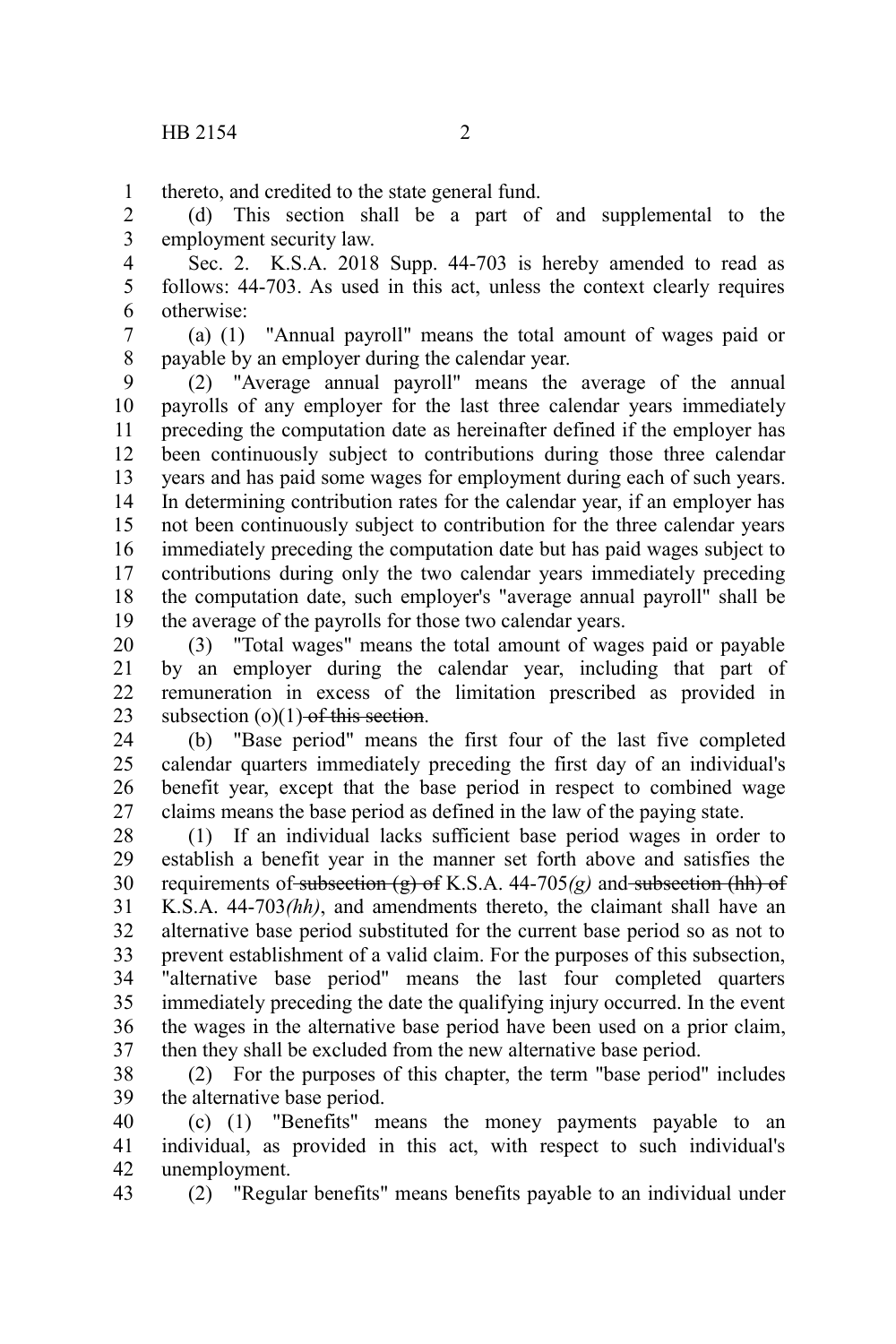this act or under any other state law, including benefits payable to federal civilian employees and to ex-servicemen pursuant to 5 U.S.C. chapter 85, other than extended benefits. 1 2 3

(d) "Benefit year" with respect to any individual, means the period beginning with the first day of the first week for which such individual files a valid claim for benefits, and such benefit year shall continue for one full year. In the case of a combined wage claim, the benefit year shall be the benefit year of the paying state. Following the termination of a benefit year, a subsequent benefit year shall commence on the first day of the first week with respect to which an individual next files a claim for benefits. When such filing occurs with respect to a week which overlaps the preceding benefit year, the subsequent benefit year shall commence on the first day immediately following the expiration date of the preceding benefit year. Any claim for benefits made in accordance with subsection (a) of K.S.A. 44-709*(a)*, and amendments thereto, shall be deemed to be a "valid claim" for the purposes of this subsection if the individual has been paid wages for insured work as required under subsection (e) of K.S.A. 44-705*(e)*, and amendments thereto. Whenever a week of unemployment overlaps two benefit years, such week shall, for the purpose of granting waiting-period credit or benefit payment with respect thereto, be deemed to be a week of unemployment within that benefit year in which the greater part of such week occurs. 4 5 6 7 8 9 10 11 12 13 14 15 16 17 18 19 20 21 22

23

(e) "Commissioner" or "secretary" means the secretary of labor.

(f) (1) "Contributions" means the money payments to the state employment security fund which are required to be made by employers on account of employment under K.S.A. 44-710, and amendments thereto, and voluntary payments made by employers pursuant to such statute. 24 25 26 27

(2) "Payments in lieu of contributions" means the money payments to the state employment security fund from employers which are required to make or which elect to make such payments under-subsection (e) of K.S.A. 44-710*(e)*, and amendments thereto. 28 29 30 31

(g) "Employing unit" means any individual or type of organization, including any partnership, association, limited liability company, agency or department of the state of Kansas and political subdivisions thereof, trust, estate, joint-stock company, insurance company or corporation, whether domestic or foreign including nonprofit corporations, or the receiver, trustee in bankruptcy, trustee or successor thereof, or the legal representatives of a deceased person, which has in its employ one or more individuals performing services for it within this state. All individuals performing services within this state for any employing unit which maintains two or more separate establishments within this state shall be deemed to be employed by a single employing unit for all the purposes of this act. Each individual employed to perform or to assist in performing 32 33 34 35 36 37 38 39 40 41 42 43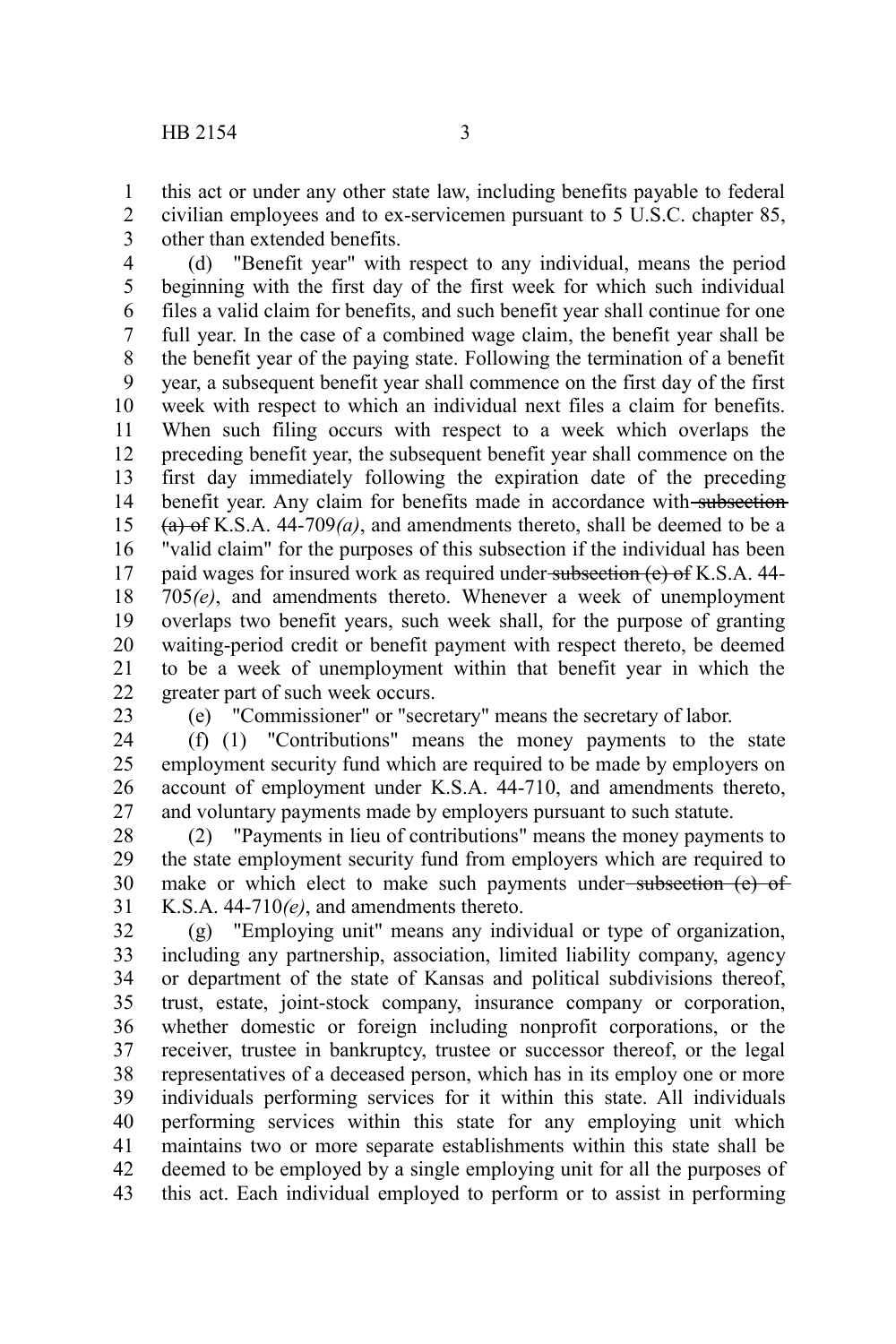the work of any agent or employee of an employing unit shall be deemed to be employed by such employing unit for all the purposes of this act, whether such individual was hired or paid directly by such employing unit or by such agent or employee, provided the employing unit had actual or constructive knowledge of the employment. 1 2 3 4 5

6

(h) "Employer" means:

(1) (A) Any employing unit for which agricultural labor as defined in subsection  $(w)$  of this section is performed and which during any calendar quarter in either the current or preceding calendar year paid remuneration in cash of \$20,000 or more to individuals employed in agricultural labor or for some portion of a day in each of 20 different calendar weeks, whether or not such weeks were consecutive, in either the current or the preceding calendar year, employed in agricultural labor 10 or more individuals, regardless of whether they were employed at the same moment of time. 7 8 9 10 11 12 13 14

(B) For the purpose of this subsection (h) *paragraph* (1), any individual who is a member of a crew furnished by a crew leader to perform service in agricultural labor for any other person shall be treated as an employee of such crew leader if: 15 16 17 18

(i) Such crew leader holds a valid certificate of registration under the federal migrant and seasonal agricultural workers protection act or substantially all the members of such crew operate or maintain tractors, mechanized harvesting or cropdusting equipment or any other mechanized equipment, which is provided by such crew leader; and 19 20 21 22 23

(ii) such individual is not in the employment of such other person within the meaning of subsection (i) of this section. 24 25

(C) For the purpose of this subsection (h) *paragraph* (1), in the case of any individual who is furnished by a crew leader to perform service in agricultural labor for any other person and who is not treated as an employee of such crew leader: 26 27 28 29

(i) Such other person and not the crew leader shall be treated as the employer of such individual; and 30 31

(ii) such other person shall be treated as having paid cash remuneration to such individual in an amount equal to the amount of cash remuneration paid to such individual by the crew leader, either on the crew leader's own behalf or on behalf of such other person, for the service in agricultural labor performed for such other person. 32 33 34 35 36

(D) For the purposes of this subsection (h) *paragraph* (1) "crew leader" means an individual who: 37 38

(i) Furnishes individuals to perform service in agricultural labor for any other person; 39 40

(ii) pays, either on such individual's own behalf or on behalf of such other person, the individuals so furnished by such individual for the service in agricultural labor performed by them; and 41 42 43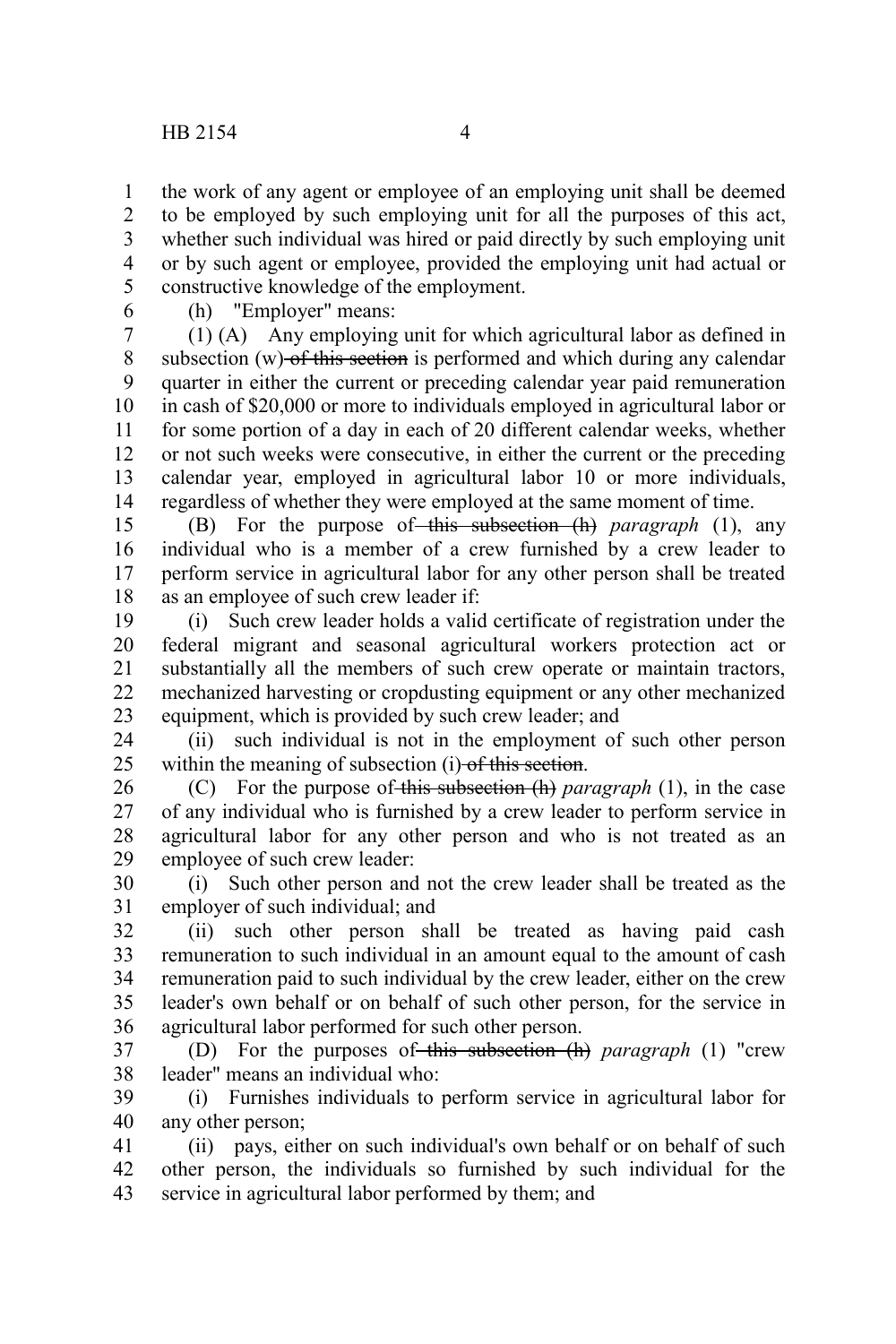(iii) has not entered into a written agreement with such other person under which such individual is designated as an employee of such other person. 1 2 3

(2) (A) Any employing unit which for calendar year 2007 and each calendar year thereafter: (i) In any calendar quarter in either the current or preceding calendar year paid for service in employment wages of \$1,500 or more; (ii) for some portion of a day in each of 20 different calendar weeks, whether or not such weeks were consecutive, in either the current or preceding calendar year, had in employment at least one individual, whether or not the same individual was in employment in each such day; or (iii) elects to have an unemployment tax account established at the time of initial registration in accordance with subsection (e) of K.S.A. 44-711*(c)*, and amendments thereto. 4 5 6 7 8 9 10 11 12 13

(B) Employment of individuals to perform domestic service or agricultural labor and wages paid for such service or labor shall not be considered in determining whether an employing unit meets the criteria of this subsection (h) *paragraph* (2). 14 15 16 17

(3) Any employing unit for which service is employment as defined in subsection  $(i)(3)(E)$  of this section. 18 19

(4) (A) Any employing unit, whether or not it is an employing unit under subsection  $(g)$  of this section, which acquires or in any manner succeeds to: (i) Substantially all of the employing enterprises, organization, trade or business; or (ii) substantially all the assets, of another employing unit which at the time of such acquisition was an employer subject to this act; 20 21 22 23 24 25

(B) any employing unit which is controlled substantially, either directly or indirectly by legally enforceable means or otherwise, by the same interest or interests, whether or not such interest or interests are an employing unit under subsection  $(g)$  of this section, which acquires or in any manner succeeds to a portion of an employer's annual payroll, which is less than 100% of such employer's annual payroll, and which intends to continue the acquired portion as a going business. 26 27 28 29 30 31 32

(5) Any employing unit which paid cash remuneration of \$1,000 or more in any calendar quarter in the current or preceding calendar year to individuals employed in domestic service as defined in subsection (aa) of this section. 33 34 35 36

(6) Any employing unit which having become an employer under this subsection (h) has not, under subsection (b) of K.S.A. 44-711*(b)*, and amendments thereto, ceased to be an employer subject to this act. 37 38 39

(7) Any employing unit which has elected to become fully subject to this act in accordance with subsection  $(e)$  of K.S.A. 44-711 $(c)$ , and amendments thereto. 40 41 42

(8) Any employing unit not an employer by reason of any other 43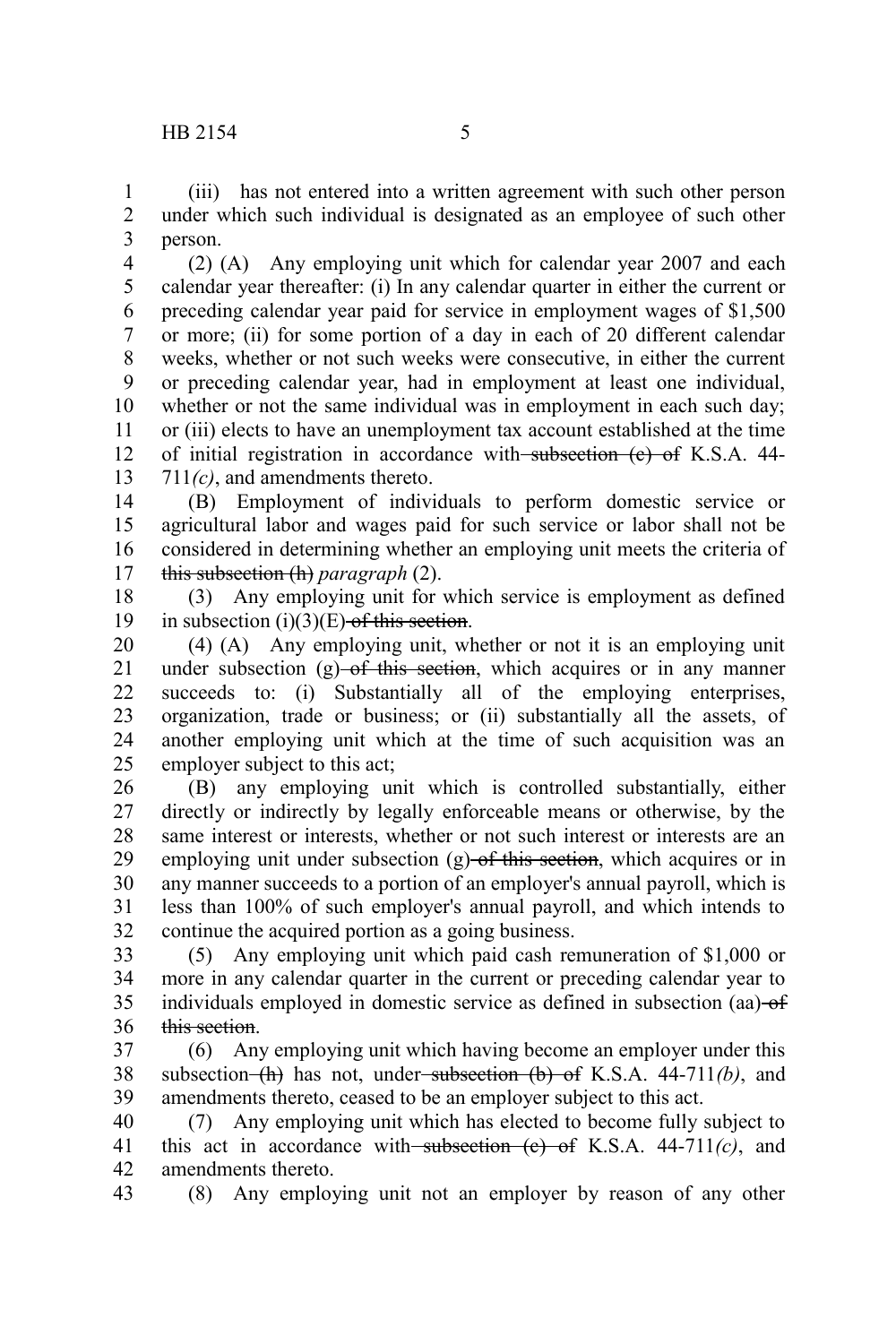paragraph of this subsection  $(h)$ , for which within either the current or preceding calendar year services in employment are or were performed with respect to which such employing unit is liable for any federal tax against which credit may be taken for contributions required to be paid into a state unemployment compensation fund; or which, as a condition for approval of this act for full tax credit against the tax imposed by the federal unemployment tax act, is required, pursuant to such act, to be an "employer" under this act. 1 2 3 4 5 6 7 8

(9) Any employing unit described in section  $501(c)(3)$  of the federal internal revenue code of 1986 which is exempt from income tax under section 501(a) of the code that had four or more individuals in employment for some portion of a day in each of 20 different weeks, whether or not such weeks were consecutive, within either the current or preceding calendar year, regardless of whether they were employed at the same moment of time. 9 10 11 12 13 14 15

16

(i) "Employment" means:

(1) Subject to the other provisions of this subsection, service, including service in interstate commerce, performed by: 17 18

19

(A) Any active officer of a corporation; or

(B) any individual who, under the usual common law rules applicable in determining the employer-employee relationship, has the status of an employee subject to the provisions of subsection  $(i)(3)(D)$ ; or 20 21 22

(C) any individual other than an individual who is an employee under subsection (i)(1)(A) or subsection (i)(1)(B) above who performs services for remuneration for any person: 23 24 25

(i) As an agent-driver or commission-driver engaged in distributing meat products, vegetable products, fruit products, bakery products, beverages (other than milk), or laundry or dry-cleaning services, for such individual's principal; or 26 27 28 29

(ii) as a traveling or city salesman, other than as an agent-driver or commission-driver, engaged upon a full-time basis in the solicitation on behalf of, and the transmission to, a principal (except for side-line sales activities on behalf of some other person) of orders from wholesalers, retailers, contractors, or operators of hotels, restaurants, or other similar establishments for merchandise for resale or supplies for use in their business operations. 30 31 32 33 34 35 36

For purposes of subsection  $(i)(1)(C)$ , the term "employment" shall include services described in paragraphs (i) and (ii) above only if: 37 38

(a) The contract of service contemplates that substantially all of the services are to be performed personally by such individual; 39 40

(b) the individual does not have a substantial investment in facilities used in connection with the performance of the services (other than in facilities for transportation); and 41 42 43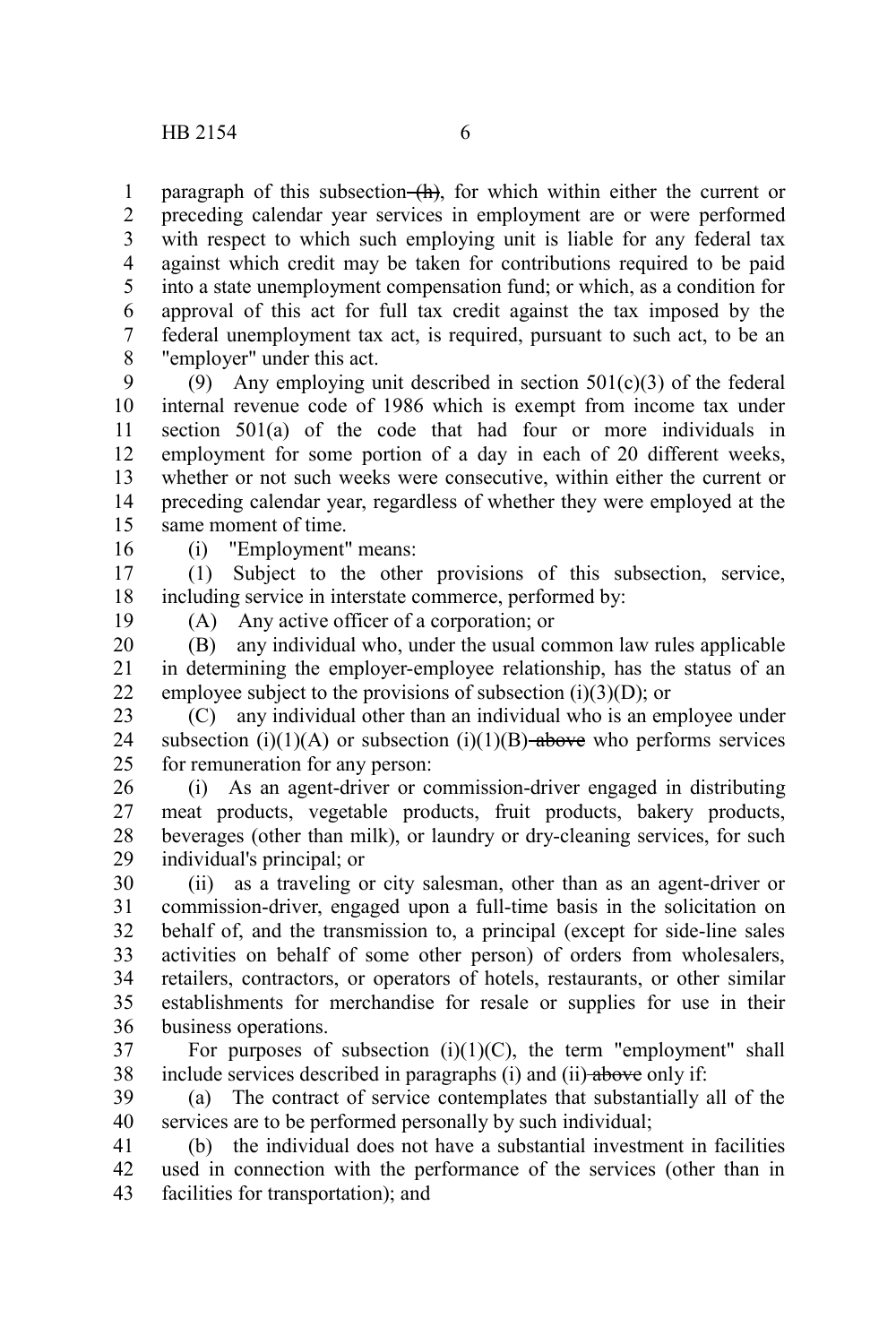(c) the services are not in the nature of a single transaction that is not part of a continuing relationship with the person for whom the services are performed. 1 2 3

- (2) The term "employment" shall include an individual's entire service within the United States, even though performed entirely outside this state if: 4 5 6
- 7

(A) The service is not localized in any state;

(B) the individual is one of a class of employees who are required to travel outside this state in performance of their duties; and 8 9

(C) the individual's base of operations is in this state, or if there is no base of operations, then the place from which service is directed or controlled is in this state. 10 11 12

13

(3) The term "employment" shall also include:

(A) Services performed within this state but not covered by the provisions of subsection (i)(1) or subsection (i)(2) shall be deemed to be employment subject to this act if contributions are not required and paid with respect to such services under an unemployment compensation law of any other state or of the federal government. 14 15 16 17 18

(B) Services performed entirely without this state, with respect to no part of which contributions are required and paid under an unemployment compensation law of any other state or of the federal government, shall be deemed to be employment subject to this act only if the individual performing such services is a resident of this state and the secretary approved the election of the employing unit for whom such services are performed that the entire service of such individual shall be deemed to be employment subject to this act. 19 20 21 22 23 24 25 26

(C) Services covered by an arrangement pursuant to subsection (I) of K.S.A. 44-714*(l)*, and amendments thereto, between the secretary and the agency charged with the administration of any other state or federal unemployment compensation law, pursuant to which all services performed by an individual for an employing unit are deemed to be performed entirely within this state, shall be deemed to be employment if the secretary has approved an election of the employing unit for whom such services are performed, pursuant to which the entire service of such individual during the period covered by such election is deemed to be insured work. 27 28 29 30 31 32 33 34 35 36

(D) Services performed by an individual for wages or under any contract of hire shall be deemed to be employment subject to this act if the business for which activities of the individual are performed retains not only the right to control the end result of the activities performed, but the manner and means by which the end result is accomplished. 37 38 39 40 41

(E) Service performed by an individual in the employ of this state or any instrumentality thereof, any political subdivision of this state or any 42 43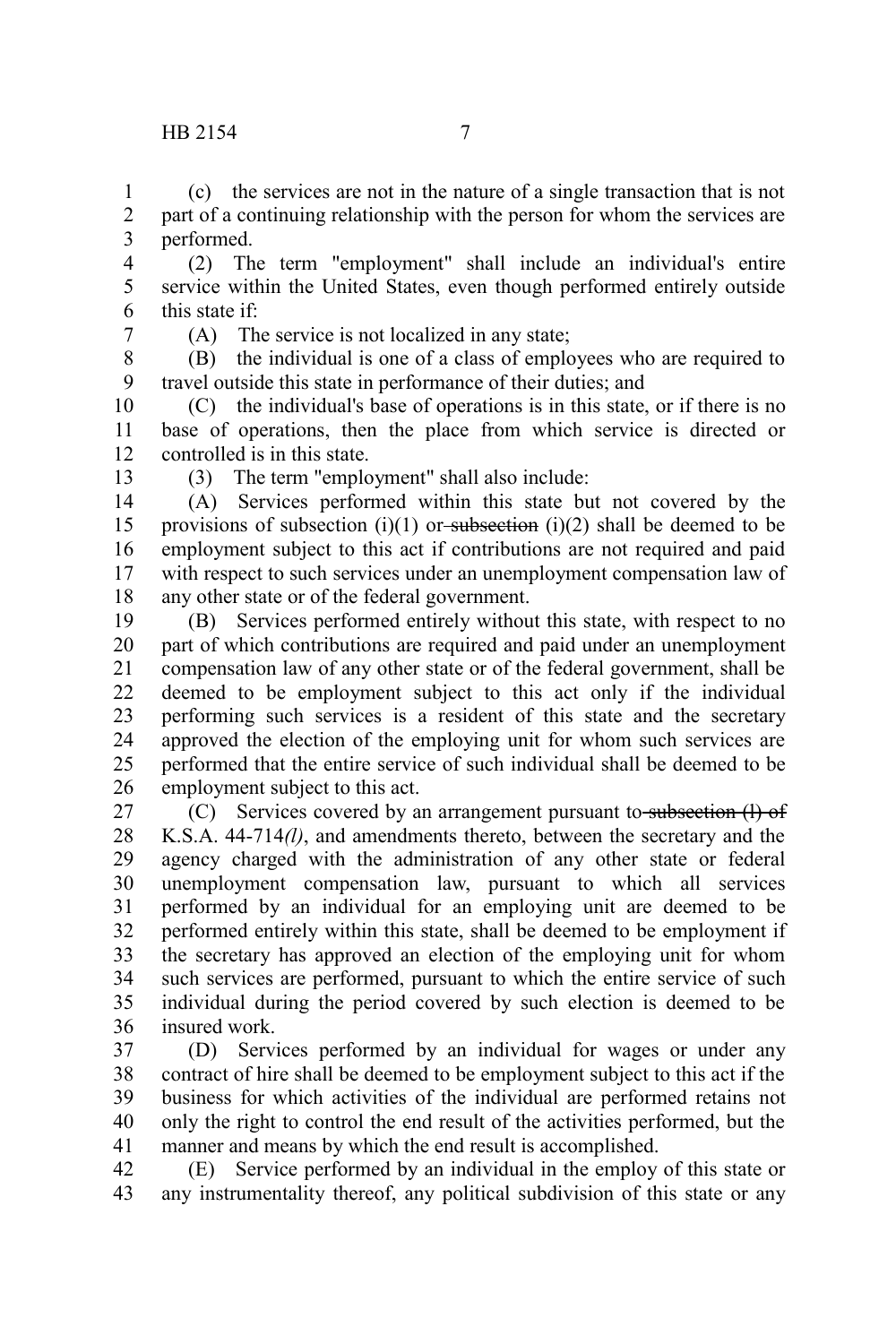26 27

instrumentality thereof, or in the employ of an Indian tribe, as defined pursuant to section 3306(u) of the federal unemployment tax act, any instrumentality of more than one of the foregoing or any instrumentality which is jointly owned by this state or a political subdivision thereof or Indian tribes and one or more other states or political subdivisions of this or other states, provided that such service is excluded from "employment" as defined in the federal unemployment tax act by reason of section  $3306(c)(7)$  of that act and is not excluded from "employment" under subsection  $(i)(4)(A)$  of this section. For purposes of this section, the exclusions from employment in subsections  $(i)(4)(A)$  and  $(i)(4)(L)$  shall also be applicable to services performed in the employ of an Indian tribe. 1 2 3 4 5 6 7 8 9 10 11

(F) Service performed by an individual in the employ of a religious, charitable, educational or other organization which is excluded from the term "employment" as defined in the federal unemployment tax act solely by reason of section  $3306(c)(8)$  of that act, and is not excluded from employment under paragraphs (I) through (M) of subsection (i)(4)*(I) through (M)*. 12 13 14 15 16 17

(G) The term "employment" shall include the service of an individual who is a citizen of the United States, performed outside the United States except in Canada, in the employ of an American employer (other than service which is deemed "employment" under the provisions of subsection  $(i)(2)$  or subsection  $(i)(3)$  or the parallel provisions of another state's law), if: 18 19 20 21 22 23

(i) The employer's principal place of business in the United States is located in this state; or 24 25

(ii) the employer has no place of business in the United States, but:

(a) The employer is an individual who is a resident of this state;

(b) the employer is a corporation which is organized under the laws of this state; or 28 29

(c) the employer is a partnership or a trust and the number of the partners or trustees who are residents of this state is greater than the number who are residents of any other state; or 30 31 32

(iii) none of the criteria of paragraphs  $(i)$  and  $(ii)$  above of this subsection  $(i)(3)(G)(i)$  *and (ii)* are met but the employer has elected coverage in this state or, the employer having failed to elect coverage in any state, the individual has filed a claim for benefits, based on such service, under the law of this state. 33 34 35 36 37

(H) An "American employer," for purposes of subsection (i)(3)(G), means a person who is: 38 39 40

(i) An individual who is a resident of the United States;

(ii) a partnership if ⅔ or more of the partners are residents of the United States; 41 42

(iii) a trust, if all of the trustees are residents of the United States; or 43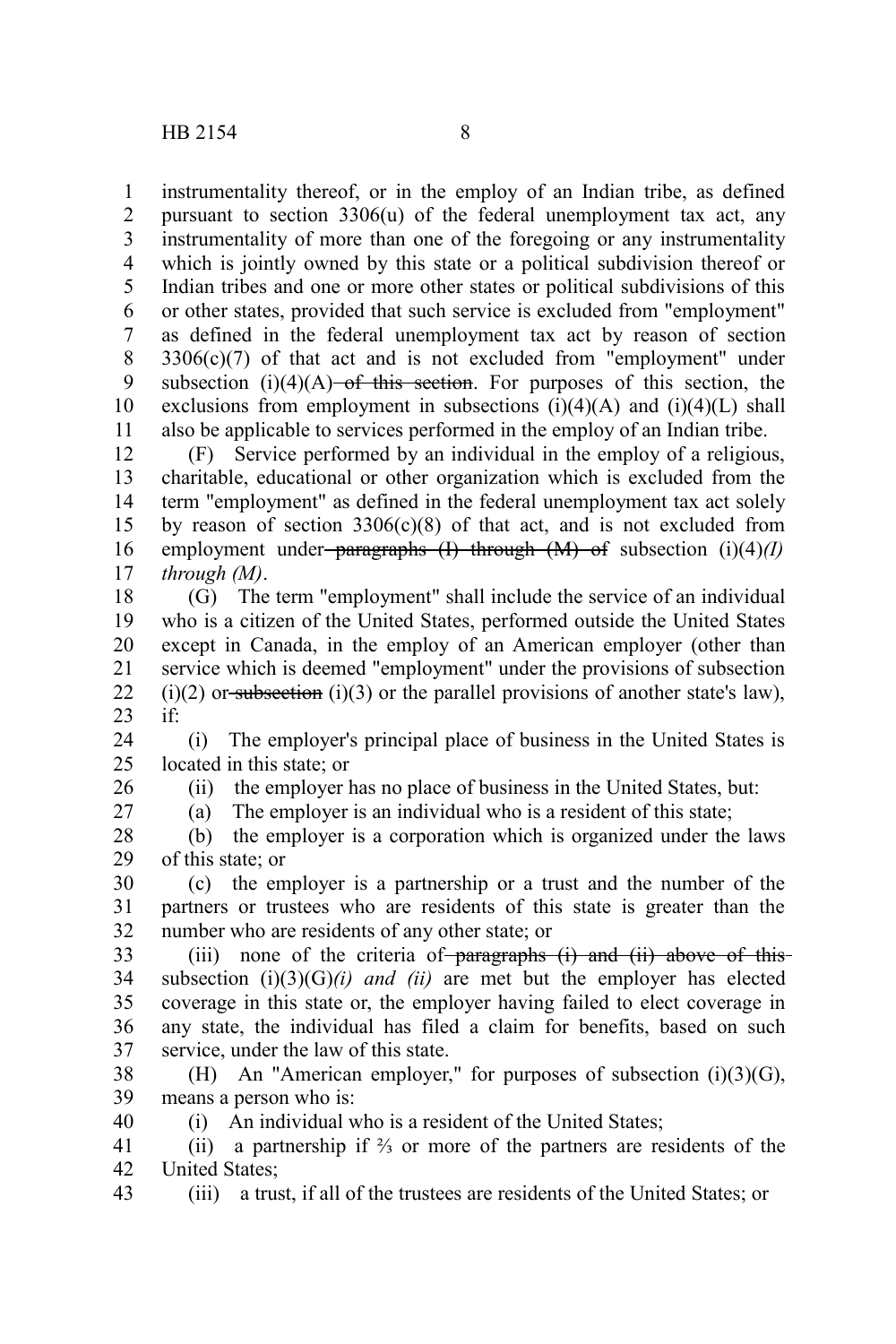(iv) a corporation organized under the laws of the United States or of any state. 1 2

(I) Notwithstanding subsection (i)(2) of this section, all service performed by an officer or member of the crew of an American vessel or American aircraft on or in connection with such vessel or aircraft, if the operating office, from which the operations of such vessel or aircraft operating within, or within and without, the United States are ordinarily and regularly supervised, managed, directed and controlled is within this state. 3 4 5 6 7 8 9

(J) Notwithstanding any other provisions of this subsection (i), service with respect to which a tax is required to be paid under any federal law imposing a tax against which credit may be taken for contributions required to be paid into a state unemployment compensation fund or which as a condition for full tax credit against the tax imposed by the federal unemployment tax act is required to be covered under this act. 10 11 12 13 14 15

(K) Domestic service in a private home, local college club or local chapter of a college fraternity or sorority performed for a person who paid cash remuneration of \$1,000 or more in any calendar quarter in the current calendar year or the preceding calendar year to individuals employed in such domestic service. 16 17 18 19 20

(4) The term "employment" shall not include: (A) Service performed in the employ of an employer specified in subsection  $(h)(3)$  of this section if such service is performed by an individual in the exercise of duties: 21 22 23

24

(i) As an elected official;

(ii) as a member of a legislative body, or a member of the judiciary, of a state, political subdivision or of an Indian tribe;  $25$ 26

27

(iii) as a member of the state national guard or air national guard;

(iv) as an employee serving on a temporary basis in case of fire, storm, snow, earthquake, flood or similar emergency; 28 29

(v) in a position which, under or pursuant to the laws of this state or tribal law, is designated as a major nontenured policymaking or advisory position or as a policymaking or advisory position the performance of the duties of which ordinarily does not require more than eight hours per week<sup>.</sup> 30 31 32 33 34

(B) service with respect to which unemployment compensation is payable under an unemployment compensation system established by an act of congress; 35 36 37

(C) service performed by an individual in the employ of such individual's son, daughter or spouse, and service performed by a child under the age of 21 years in the employ of such individual's father or mother; 38 39 40 41

(D) service performed in the employ of the United States government or an instrumentality of the United States exempt under the constitution of 42 43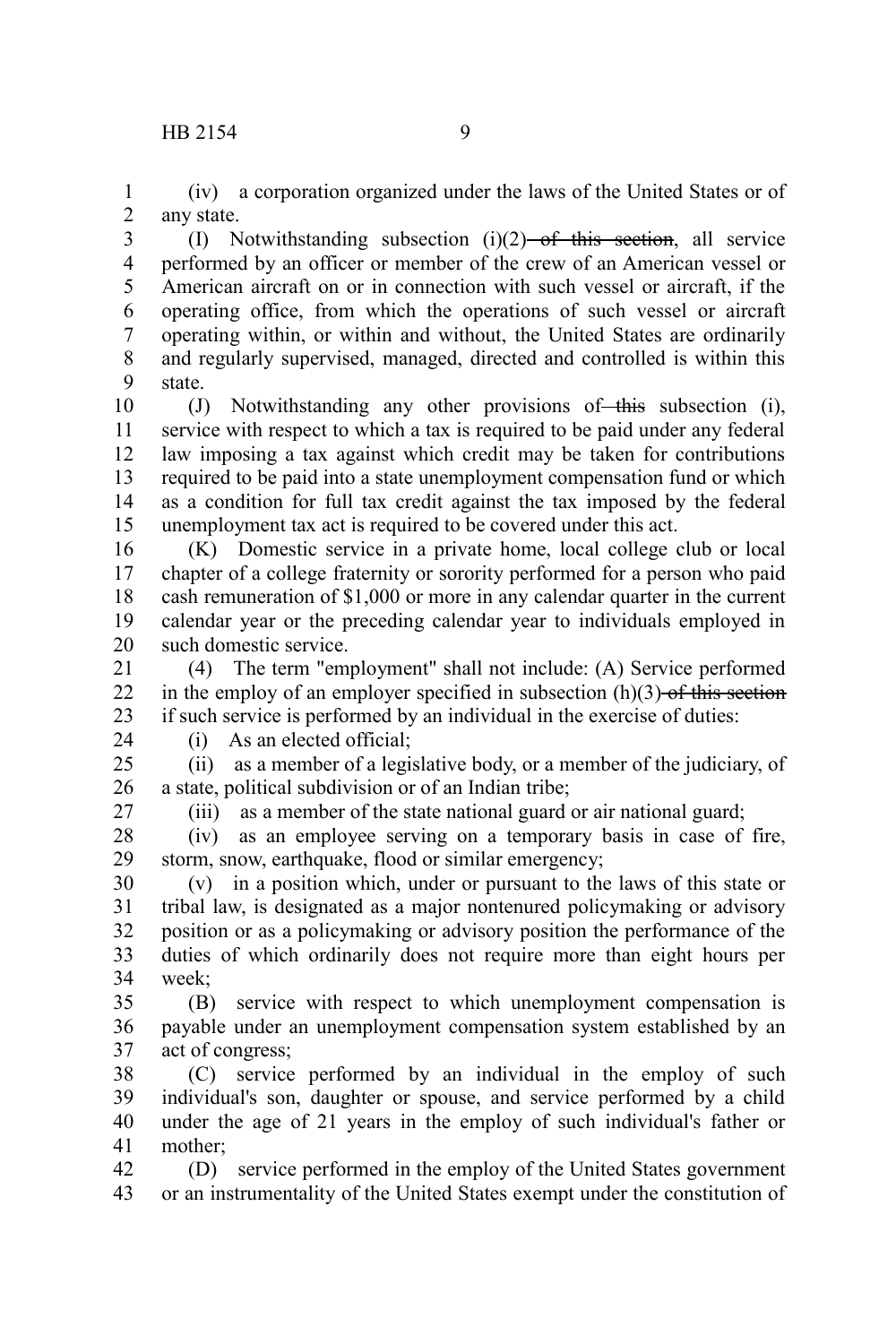1

5

the United States from the contributions imposed by this act, except that to the extent that the congress of the United States shall permit states to require any instrumentality of the United States to make payments into an unemployment fund under a state unemployment compensation law, all of the provisions of this act shall be applicable to such instrumentalities, and to services performed for such instrumentalities, in the same manner, to the same extent and on the same terms as to all other employers, employing units, individuals and services. If this state shall not be certified for any year by the federal security agency under section 3304(c) of the federal internal revenue code of 1986, the payments required of such instrumentalities with respect to such year shall be refunded by the secretary from the fund in the same manner and within the same period as 2 3 4 6 7 8 9 10 11 12

is provided in subsection (f) of K.S.A. 44-717*(f)*, and amendments thereto, with respect to contributions erroneously collected; 13 14

(E) service covered by an arrangement between the secretary and the agency charged with the administration of any other state or federal unemployment compensation law pursuant to which all services performed by an individual for an employing unit during the period covered by such employing unit's duly approved election, are deemed to be performed entirely within the jurisdiction of such other state or federal agency; 15 16 17 18 19 20

(F) service performed by an individual under the age of 18 in the delivery or distribution of newspapers or shopping news, not including delivery or distribution to any point for subsequent delivery or distribution; 21 22 23 24

(G) service performed by an individual for an employing unit as an insurance agent or as an insurance solicitor, if all such service performed by such individual for such employing unit is performed for remuneration solely by way of commission; 25 26 27 28

(H) service performed in any calendar quarter in the employ of any organization exempt from income tax under section 501(a) of the federal internal revenue code of 1986 (other than an organization described in section 401(a) or under section 521 of such code) if the remuneration for such service is less than \$50. In construing the application of the term "employment," if services performed during ½ or more of any pay period by an individual for the person employing such individual constitute employment, all the services of such individual for such period shall be deemed to be employment; but if the services performed during more than  $\frac{1}{2}$  of any such pay period by an individual for the person employing such individual do not constitute employment, then none of the services of such individual for such period shall be deemed to be employment. As used in this subsection  $(i)(4)(H)$  *subparagraph* the term "pay period" means a period (of not more than 31 consecutive days) for which a payment of remuneration is ordinarily made to the individual by the person employing 29 30 31 32 33 34 35 36 37 38 39 40 41 42 43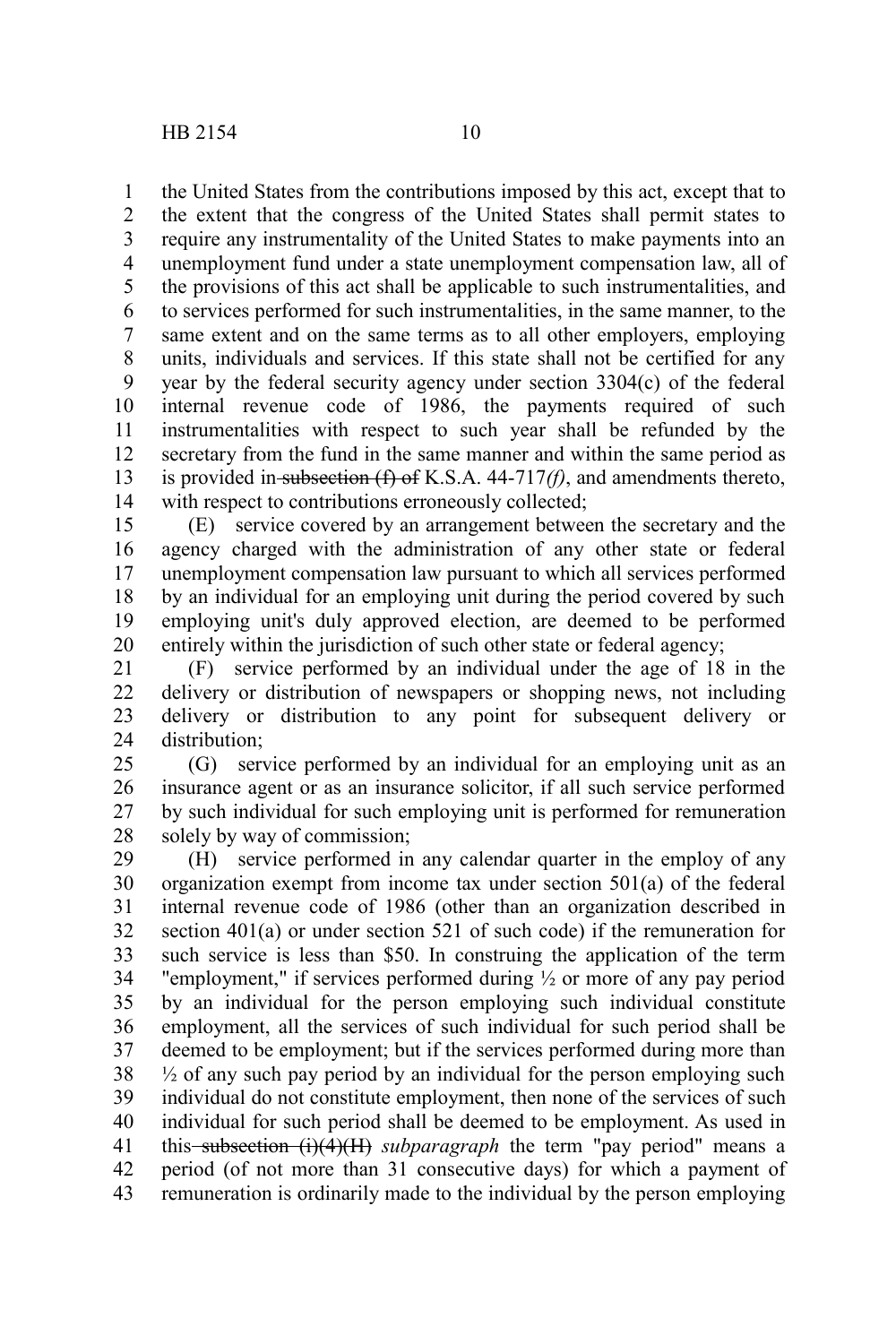1

such individual. This<del> subsection (i)(4)(H)</del> subparagraph shall not be

applicable with respect to services with respect to which unemployment compensation is payable under an unemployment compensation system established by an act of congress; 2 3 4

(I) services performed in the employ of a church or convention or association of churches, or an organization which is operated primarily for religious purposes and which is operated, supervised, controlled, or principally supported by a church or convention or association of churches; 5 6 7 8 9

(J) service performed by a duly ordained, commissioned, or licensed minister of a church in the exercise of such individual's ministry or by a member of a religious order in the exercise of duties required by such order; 10 11 12 13

(K) service performed in a facility conducted for the purpose of carrying out a program of: 14 15

(i) Rehabilitation for individuals whose earning capacity is impaired by age or physical or mental deficiency or injury; or 16 17

(ii) providing remunerative work for individuals who because of their impaired physical or mental capacity cannot be readily absorbed in the competitive labor market, by an individual receiving such rehabilitation or remunerative work; 18 19 20 21

(L) service performed as part of an employment work-relief or worktraining program assisted or financed in whole or in part by any federal agency or an agency of a state or political subdivision thereof or of an Indian tribe, by an individual receiving such work relief or work training;  $22$ 23 24 25

(M) service performed by an inmate of a custodial or correctional institution; 26 27

(N) service performed, in the employ of a school, college, or university, if such service is performed by a student who is enrolled and is regularly attending classes at such school, college or university; 28 29 30

(O) service performed by an individual who is enrolled at a nonprofit or public educational institution which normally maintains a regular faculty and curriculum and normally has a regularly organized body of students in attendance at the place where its educational activities are carried on as a student in a full-time program, taken for credit at such institution, which combines academic instruction with work experience, if such service is an integral part of such program, and such institution has so certified to the employer, except that this subsection  $(i)(4)(0)$ *subparagraph* shall not apply to service performed in a program established for or on behalf of an employer or group of employers; 31 32 33 34 35 36 37 38 39 40

(P) service performed in the employ of a hospital licensed, certified or approved by the secretary of health and environment, if such service is performed by a patient of the hospital; 41 42 43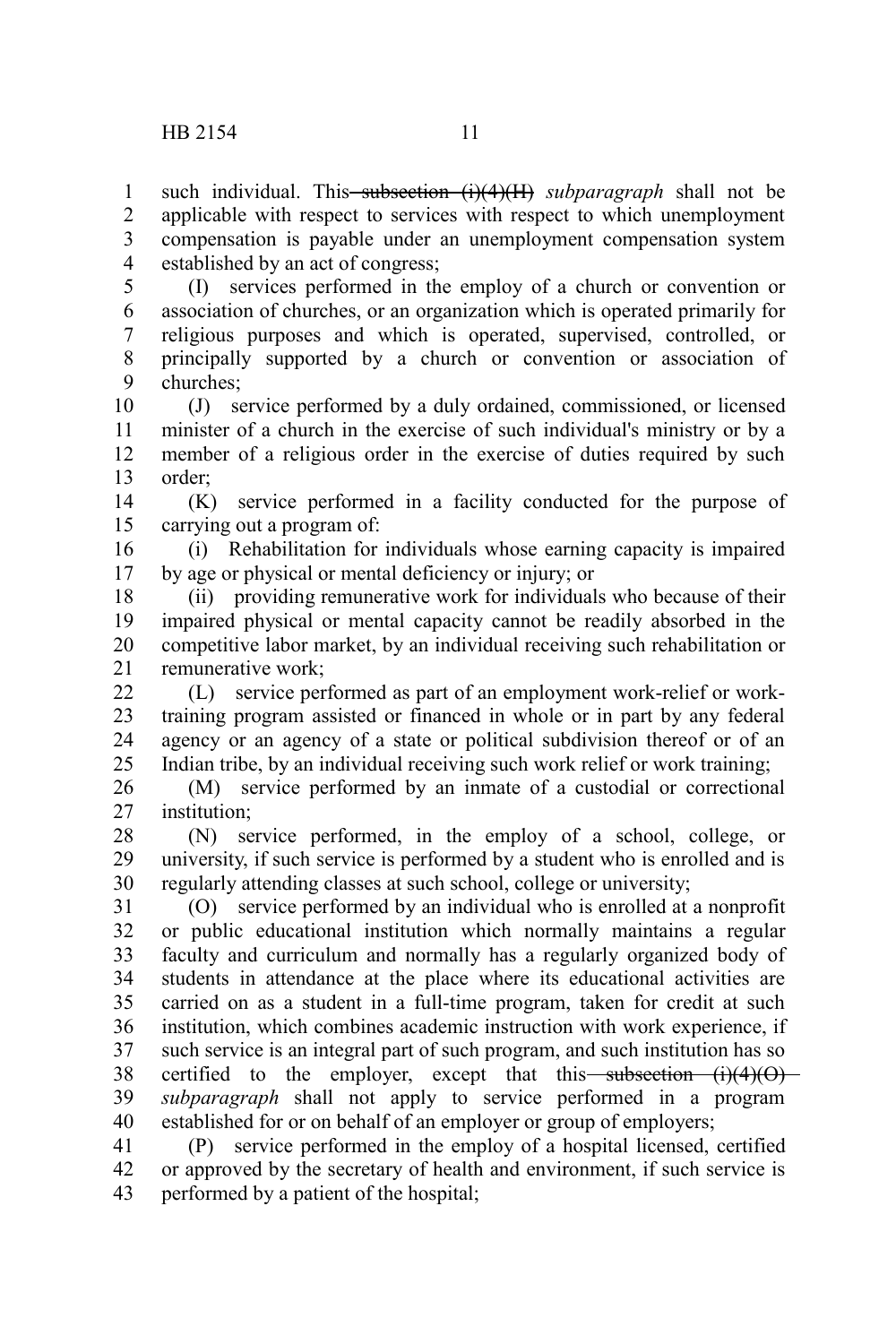(Q) services performed as a qualified real estate agent. As used in this subsection (i)(4)(Q) *subparagraph* the term "qualified real estate agent" means any individual who is licensed by the Kansas real estate commission as a salesperson under the real estate brokers' and salespersons' license act and for whom: 1 2 3 4 5

(i) Substantially all of the remuneration, whether or not paid in cash, for the services performed by such individual as a real estate salesperson is directly related to sales or other output, including the performance of services, rather than to the number of hours worked; and 6 7 8 9

(ii) the services performed by the individual are performed pursuant to a written contract between such individual and the person for whom the services are performed and such contract provides that the individual will not be treated as an employee with respect to such services for state tax purposes; 10 11 12 13 14

(R) services performed for an employer by an extra in connection with any phase of motion picture or television production or television commercials for less than 14 days during any calendar year. As used in this subsection, the term "extra" means an individual who pantomimes in the background, adds atmosphere to the set and performs such actions without speaking and "employer" shall not include any employer which is a governmental entity or any employer described in section  $501(c)(3)$  of the federal internal revenue code of 1986 which is exempt from income taxation under section 501(a) of the code; 15 16 17 18 19 20 21 22 23

(S) services performed by an oil and gas contract pumper. As used in this<del>-subsection (i)(4)(S)</del> subparagraph, "oil and gas contract pumper" means a person performing pumping and other services on one or more oil or gas leases, or on both oil and gas leases, relating to the operation and maintenance of such oil and gas leases, on a contractual basis for the operators of such oil and gas leases and "services" shall not include services performed for a governmental entity or any organization described in section  $501(c)(3)$  of the federal internal revenue code of 1986 which is exempt from income taxation under section 501(a) of the code; 24 25 26 27 28 29 30 31 32

(T) service not in the course of the employer's trade or business performed in any calendar quarter by an employee, unless the cash remuneration paid for such service is \$200 or more and such service is performed by an individual who is regularly employed by such employer to perform such service. For purposes of this paragraph, an individual shall be deemed to be regularly employed by an employer during a calendar quarter only if: 33 34 35 36 37 38 39

(i) On each of some 24 days during such quarter such individual performs for such employer for some portion of the day service not in the course of the employer's trade or business; or 40 41 42

(ii) such individual was regularly employed, as determined under 43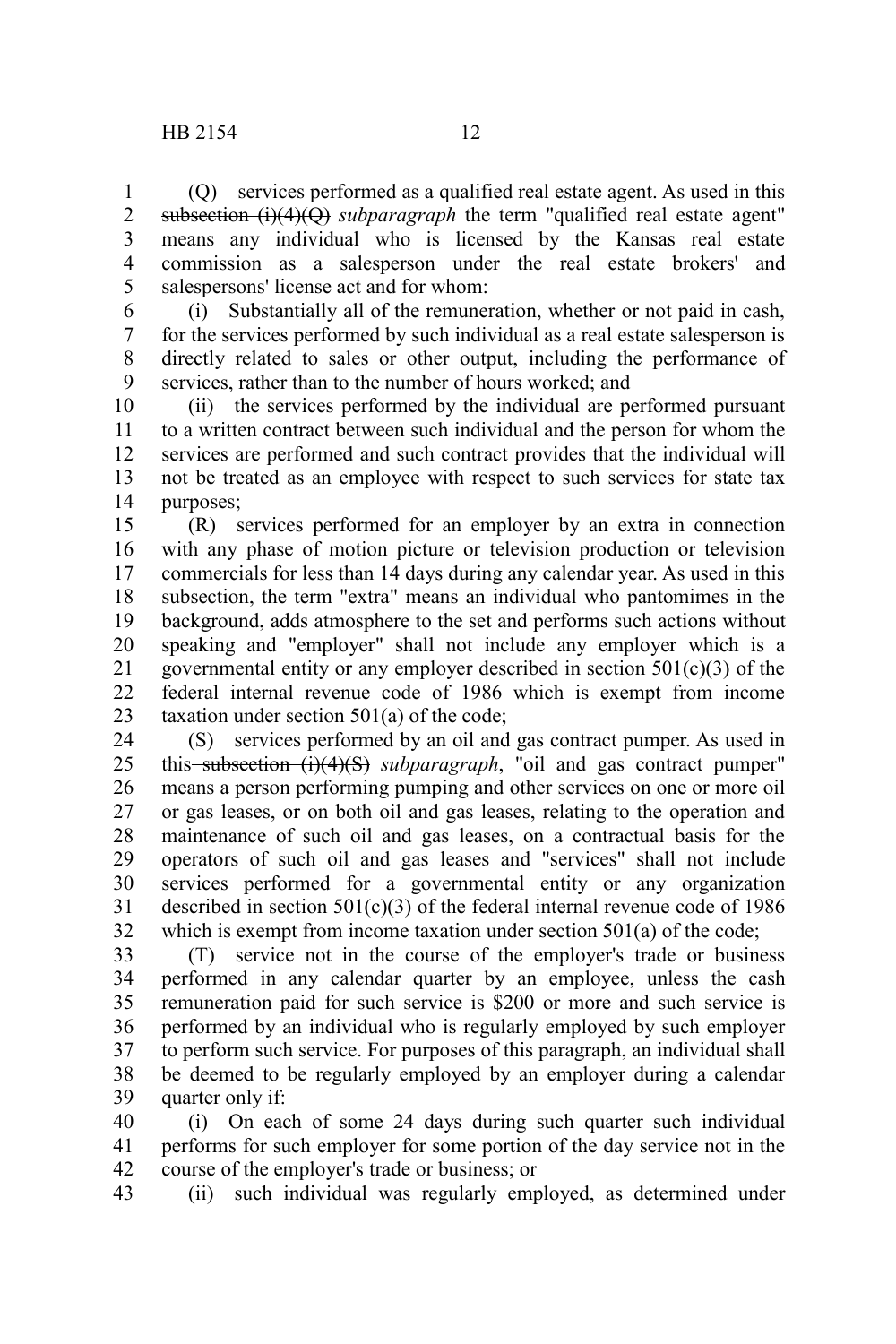subparagraph  $(T)(i)$ , by such employer in the performance of such service during the preceding calendar quarter. 1 2

Such excluded service shall not include any services performed for an employer which is a governmental entity or any employer described in section  $501(c)(3)$  of the federal internal revenue code of 1986 which is exempt from income taxation under section 501(a) of the code; 3 4 5 6

(U) service which is performed by any person who is a member of a limited liability company and which is performed as a member or manager of that limited liability company; and 7 8 9

(V) services performed as a qualified direct seller. The term "direct seller" means any person if: 10 11

(i) Such person:

12

(a) Is engaged in the trade or business of selling or soliciting the sale of consumer products to any buyer on a buy-sell basis or a depositcommission basis for resale, by the buyer or any other person, in the home or otherwise rather than in a permanent retail establishment; or 13 14 15 16

(b) is engaged in the trade or business of selling or soliciting the sale of consumer products in the home or otherwise than in a permanent retail establishment; 17 18 19

(ii) substantially all the remuneration whether or not paid in cash for the performance of the services described in subparagraph  $(V)(i)$  is directly related to sales or other output including the performance of services rather than to the number of hours worked; 20 21 22 23

(iii) the services performed by the person are performed pursuant to a written contract between such person and the person for whom the services are performed and such contract provides that the person will not be treated as an employee for federal and state tax purposes; 24 25 26 27

(iv) for purposes of this act, a sale or a sale resulting exclusively from a solicitation made by telephone, mail, or other telecommunications method, or other nonpersonal method does not satisfy the requirements of this subsection; 28 29 30 31

(W) service performed as an election official or election worker, if the amount of remuneration received by the individual during the calendar year for services as an election official or election worker is less than \$1,000; 32 33 34 35

(X) service performed by agricultural workers who are aliens admitted to the United States to perform labor pursuant to section 1101 (a)  $(15)(H)(ii)(a)$  of the immigration and nationality act; and 36 37 38

(Y) service performed by an owner-operator of a motor vehicle that is leased or contracted to a licensed motor carrier with the services of a driver and is not treated under the terms of the lease agreement or contract with the licensed motor carrier as an employee for purposes of the federal insurance contribution act, 26 U.S.C. § 3101 et seq*.*, the federal social 39 40 41 42 43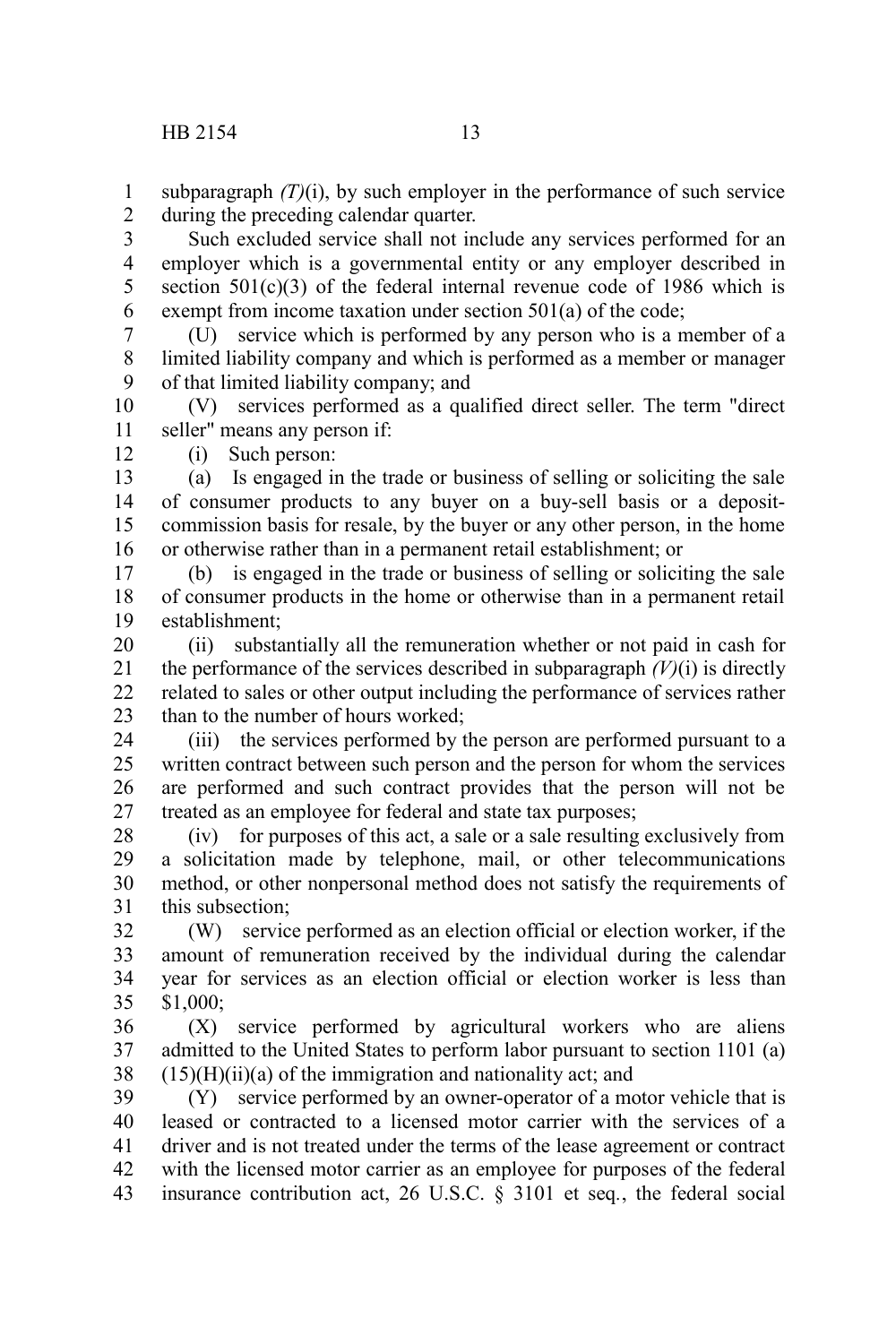security act, 42 U.S.C. § 301 et seq., the federal unemployment tax act, 26 U.S.C. § 3301 et seq*.*, and the federal statutes prescribing income tax withholding at the source, 26 U.S.C. § 3401 et seq*.* Employees or agents of the owner-operator shall not be considered employees of the licensed motor carrier for purposes of employment security taxation or compensation. As used in this subsection (Y) *subparagraph*, the following definitions apply: (i) "Motor vehicle" means any automobile, truck-trailer, semitrailer, tractor, motor bus or any other self-propelled or motor-driven vehicle used upon any of the public highways of Kansas for the purpose of transporting persons or property; (ii) "licensed motor carrier" means any person, firm, corporation or other business entity that holds a certificate of convenience and necessity or a certificate of public service from the state corporation commission or is required to register motor carrier equipment pursuant to 49 U.S.C. § 14504; and (iii) "owner-operator" means a person, firm, corporation or other business entity that is the owner of a single motor vehicle that is driven exclusively by the owner under a lease agreement or contract with a licensed motor carrier. 1 2 3 4 5 6 7 8 9 10 11 12 13 14 15 16 17

(j) "Employment office" means any office operated by this state and maintained by the secretary of labor for the purpose of assisting persons to become employed. 18 19 20

(k) "Fund" means the employment security fund established by this act, to which all contributions and reimbursement payments required and from which all benefits provided under this act shall be paid and including all money received from the federal government as reimbursements pursuant to section 204 of the federal-state extended compensation act of 1970, and amendments thereto. 21 22 23 24 25 26

(l) "State" includes, in addition to the states of the United States of America, any dependency of the United States, the Commonwealth of Puerto Rico, the District of Columbia and the Virgin Islands. 27 28 29

(m) *(1)* "Unemployment." An individual shall be deemed "unemployed" with respect to any week during which such individual performs no services and with respect to which no wages are payable to such individual, or with respect to any week of less than full-time work if the wages payable to such individual with respect to such week are less than such individual's weekly benefit amount. 30 31 32 33 34 35

*(2) An individual may be deemed "unemployed" by the secretary with respect to any week during which the individual is required to perform services without receiving pay by a federal or state public employer, whether or not wages will be paid to the individual for the services performed at some future date, as the result of a government shutdown, a state or federal lapse in appropriations or lack of funding. The secretary may adopt rules and regulations to implement this paragraph.* 36 37 38 39 40 41 42

(n) "Employment security administration fund" means the fund 43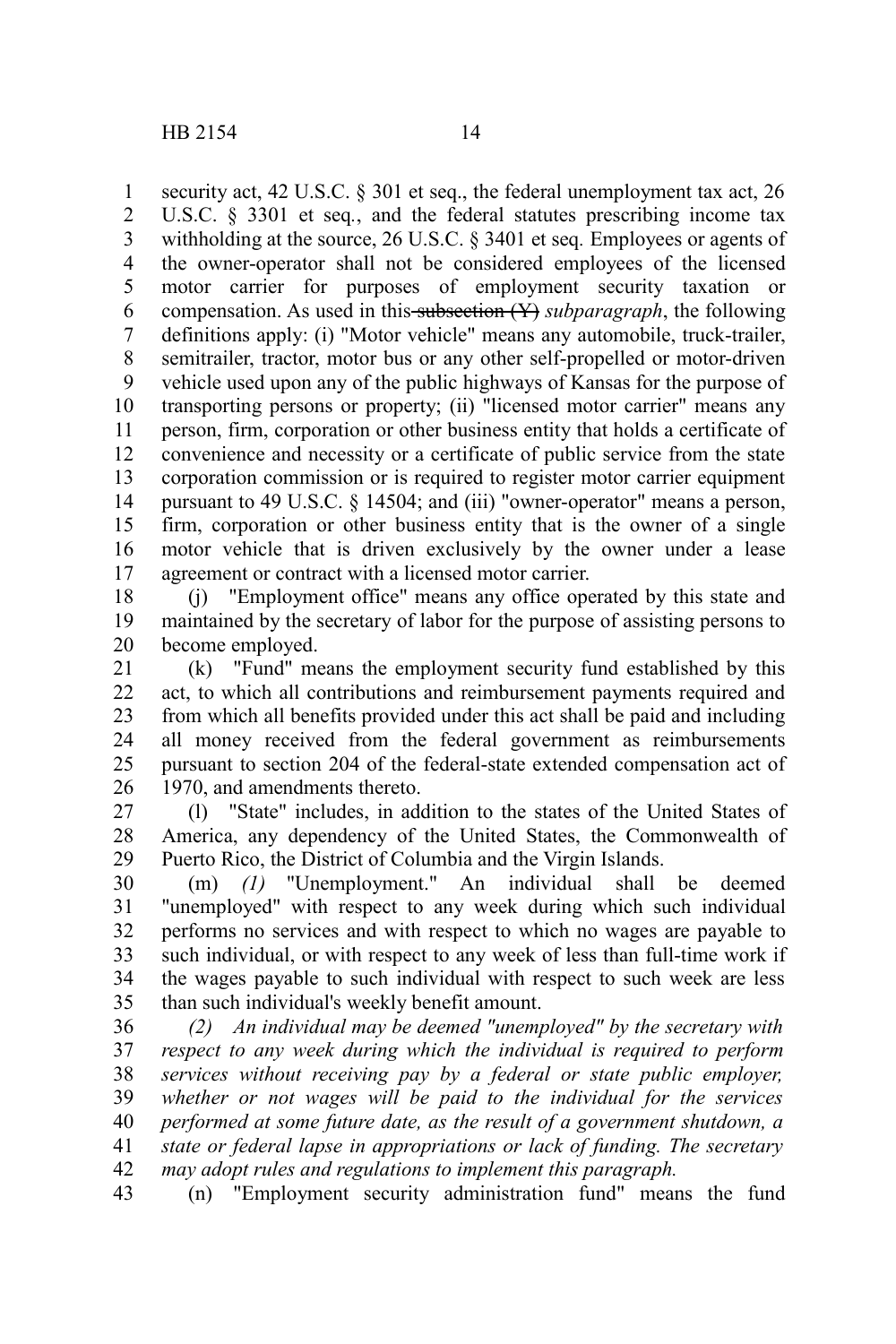established by this act, from which administrative expenses under this act shall be paid. 1 2

(o) "Wages" means all compensation for services, including commissions, bonuses, back pay and the cash value of all remuneration, including benefits, paid in any medium other than cash. The reasonable cash value of remuneration in any medium other than cash, shall be estimated and determined in accordance with rules and regulations prescribed by the secretary. Compensation payable to an individual which has not been actually received by that individual within 21 days after the end of the pay period in which the compensation was earned shall be considered to have been paid on the  $21<sup>st</sup>$  day after the end of that pay period. Effective January 1, 1986, gratuities, including tips received from persons other than the employing unit, shall be considered wages when reported in writing to the employer by the employee. Employees must furnish a written statement to the employer, reporting all tips received if they total \$20 or more for a calendar month whether the tips are received directly from a person other than the employer or are paid over to the employee by the employer. This includes amounts designated as tips by a customer who uses a credit card to pay the bill. Notwithstanding the other provisions of this subsection  $\left\{ \Theta \right\}$ , wages paid in back pay awards or settlements shall be allocated to the week or weeks and reported in the manner as specified in the award or agreement, or, in the absence of such specificity in the award or agreement, such wages shall be allocated to the week or weeks in which such wages, in the judgment of the secretary, would have been paid. The term "wages" shall not include: 3 4 5 6 7 8 9 10 11 12 13 14 15 16 17 18 19 20 21 22 23 24 25

(1) That part of the remuneration which has been paid in a calendar year to an individual by an employer or such employer's predecessor in excess of \$3,000 for all calendar years prior to 1972, in excess of \$4,200 for the calendar years 1972 to 1977, inclusive, in excess of \$6,000 for calendar years 1978 to 1982, inclusive, in excess of \$7,000 for the calendar year 1983, in excess of \$8,000 for the calendar years 1984 to 2014, inclusive, and in excess of \$12,000 with respect to employment during calendar year 2015, and in excess of \$14,000 with respect to all calendar years thereafter, except that if the definition of the term "wages" as contained in the federal unemployment tax act is amended to include remuneration paid to an individual by an employer under the federal act in excess of \$8,000 for the calendar years 1984-2014, inclusive, and in excess of \$12,000 with respect to employment during calendar year 2015, and in excess of \$14,000 with respect to all calendar years thereafter, wages shall include remuneration paid in a calendar year to an individual by an employer subject to this act or such employer's predecessor with respect to employment during any calendar year up to an amount equal to the dollar limitation specified in the federal unemployment tax act. For the 26 27 28 29 30 31 32 33 34 35 36 37 38 39 40 41 42 43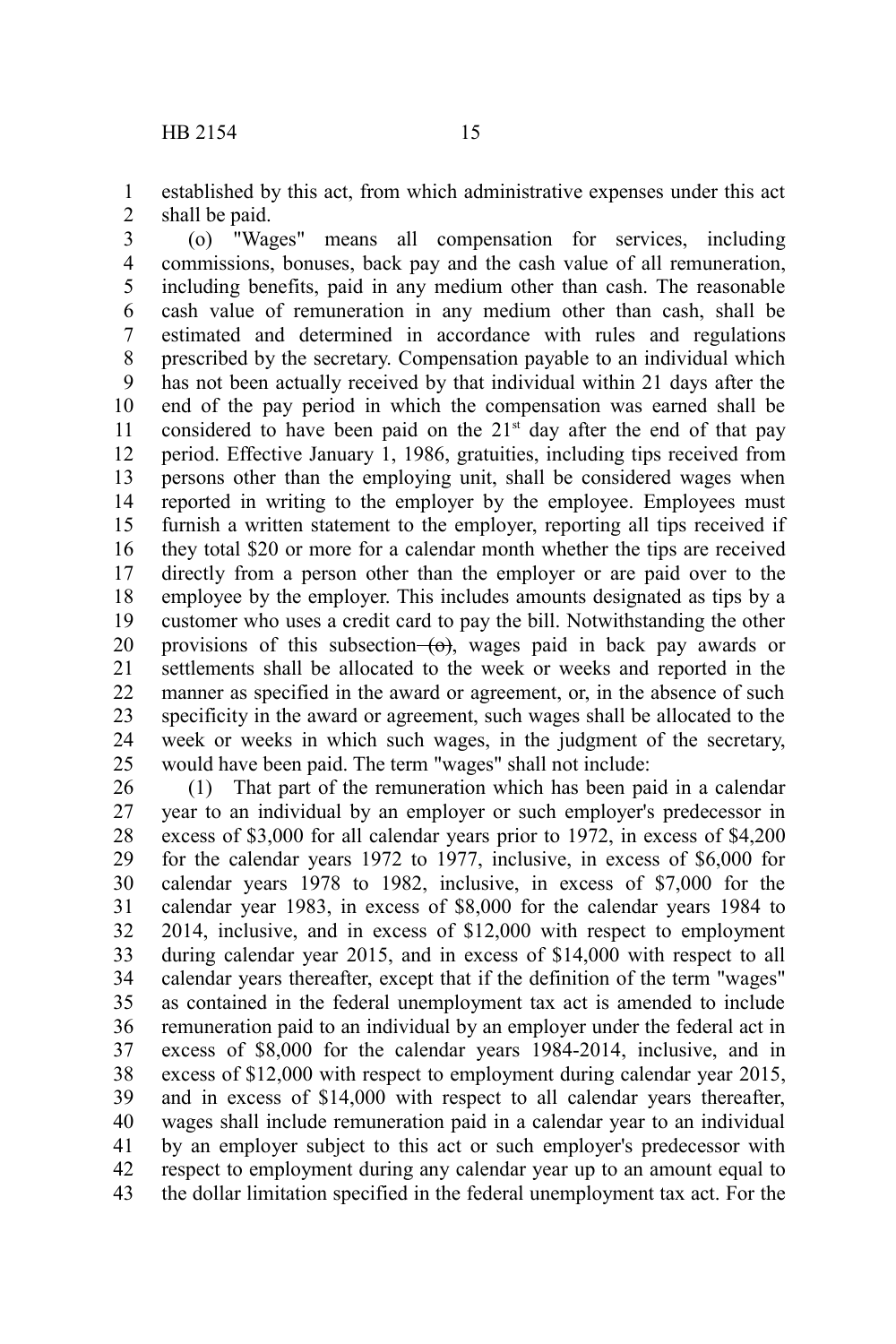purposes of this subsection (o)(1) *paragraph*, the term "employment" shall include service constituting employment under any employment security law of another state or of the federal government; 1 2 3

(2) the amount of any payment (including any amount paid by an employing unit for insurance or annuities, or into a fund, to provide for any such payment) made to, or on behalf of, an employee or any of such employee's dependents under a plan or system established by an employer which makes provisions for employees generally, for a class or classes of employees or for such employees or a class or classes of employees and their dependents, on account of: (A) Sickness or accident disability, except in the case of any payment made to an employee or such employee's dependents, this subparagraph shall exclude from the term "wages" only payments which are received under a workers compensation law. Any third party which makes a payment included as wages by reason of this subparagraph  $(2)(A)$  shall be treated as the employer with respect to such wages; or (B) medical and hospitalization expenses in connection with sickness or accident disability; or (C) death; 4 5 6 7 8 9 10 11 12 13 14 15 16 17

(3) any payment on account of sickness or accident disability, or medical or hospitalization expenses in connection with sickness or accident disability, made by an employer to, or on behalf of, an employee after the expiration of six calendar months following the last calendar month in which the employee worked for such employer; 18 19 20 21 22

(4) any payment made to, or on behalf of, an employee or such employee's beneficiary: 23 24

(A) From or to a trust described in section 401(a) of the federal internal revenue code of 1986 which is exempt from tax under section 501(a) of the federal internal revenue code of 1986 at the time of such payment unless such payment is made to an employee of the trust as remuneration for services rendered as such employee and not as a beneficiary of the trust; 25 26 27 28 29 30

(B) under or to an annuity plan which, at the time of such payment, is a plan described in section 403(a) of the federal internal revenue code of 1986; 31 32 33

(C) under a simplified employee pension as defined in section 408(k) (1) of the federal internal revenue code of 1986, other than any contribution described in section  $408(k)(6)$  of the federal internal revenue code of 1986; 34 35 36 37

(D) under or to an annuity contract described in section 403(b) of the federal internal revenue code of 1986, other than a payment for the purchase of such contract which was made by reason of a salary reduction agreement whether evidenced by a written instrument or otherwise; 38 39 40 41

(E) under or to an exempt governmental deferred compensation plan as defined in section  $3121(v)(3)$  of the federal internal revenue code of 42 43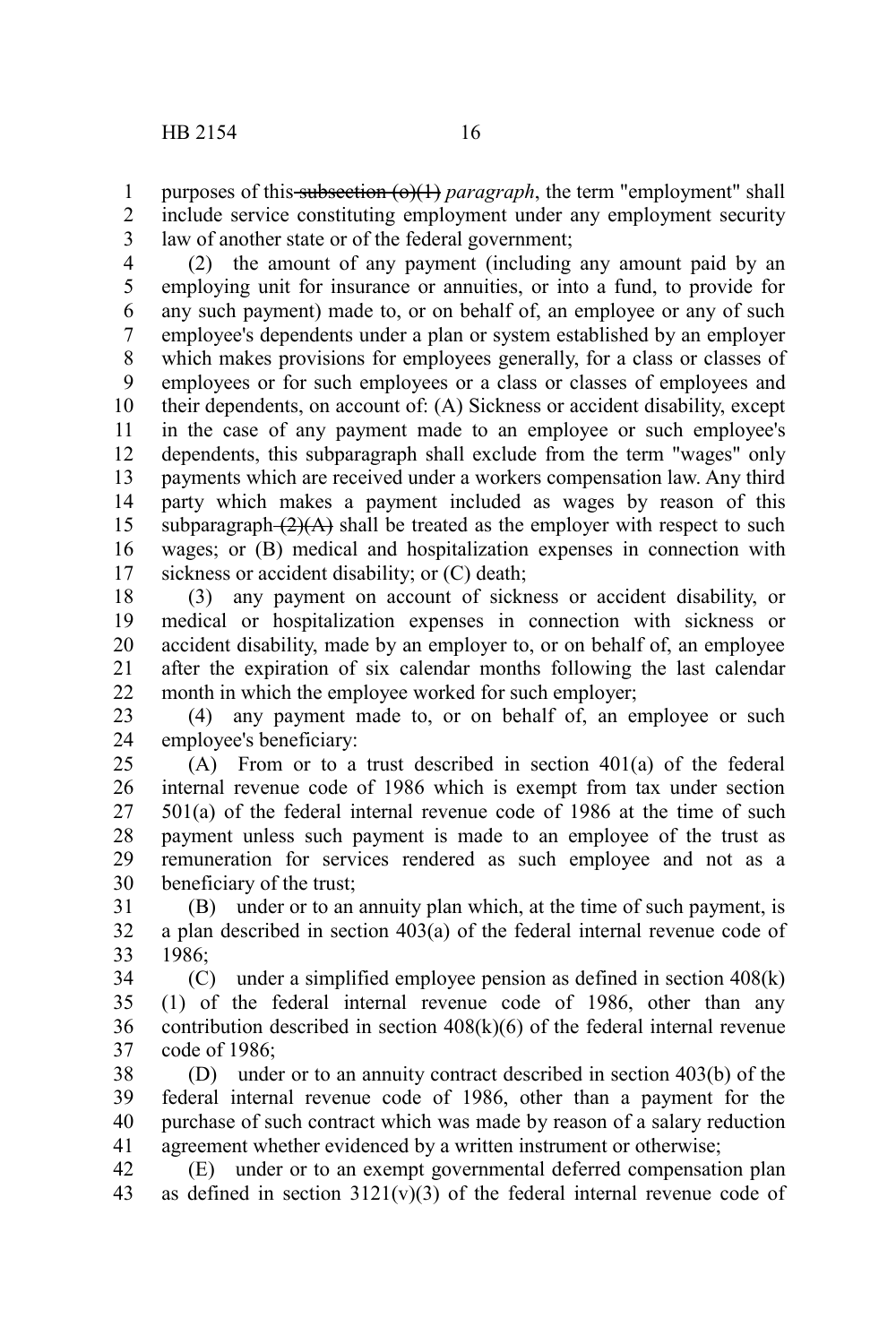1986; 1

(F) to supplement pension benefits under a plan or trust described in any of the foregoing provisions of this subparagraph to take into account some portion or all of the increase in the cost of living, as determined by the secretary of labor, since retirement but only if such supplemental payments are under a plan which is treated as a welfare plan under section  $3(2)(B)(ii)$  of the federal employee retirement income security act of 1974; or 2 3 4 5 6 7 8

(G) under a cafeteria plan within the meaning of section 125 of the federal internal revenue code of 1986; 9 10

(5) the payment by an employing unit (without deduction from the remuneration of the employee) of the tax imposed upon an employee under section 3101 of the federal internal revenue code of 1986 with respect to remuneration paid to an employee for domestic service in a private home of the employer or for agricultural labor; 11 12 13 14 15

(6) remuneration paid in any medium other than cash to an employee for service not in the course of the employer's trade or business; 16 17

(7) remuneration paid to or on behalf of an employee if and to the extent that at the time of the payment of such remuneration it is reasonable to believe that a corresponding deduction is allowable under section 217 of the federal internal revenue code of 1986 relating to moving expenses; 18 19 20 21

(8) any payment or series of payments by an employer to an employee or any of such employee's dependents which is paid: 22 23

(A) Upon or after the termination of an employee's employment relationship because of*:* (i) Death*;* or (ii) retirement for disability; and 24 25

(B) under a plan established by the employer which makes provisions for employees generally, a class or classes of employees or for such employees or a class or classes of employees and their dependents, other than any such payment or series of payments which would have been paid if the employee's employment relationship had not been so terminated; 26 27 28 29 30

(9) remuneration for agricultural labor paid in any medium other than cash; 31 32

(10) any payment made, or benefit furnished, to or for the benefit of an employee if at the time of such payment or such furnishing it is reasonable to believe that the employee will be able to exclude such payment or benefit from income under section 129 of the federal internal revenue code of 1986 which relates to dependent care assistance programs; 33 34 35 36 37

(11) the value of any meals or lodging furnished by or on behalf of the employer if at the time of such furnishing it is reasonable to believe that the employee will be able to exclude such items from income under section 119 of the federal internal revenue code of 1986: 38 39 40 41

(12) any payment made by an employer to a survivor or the estate of a former employee after the calendar year in which such employee died; 42 43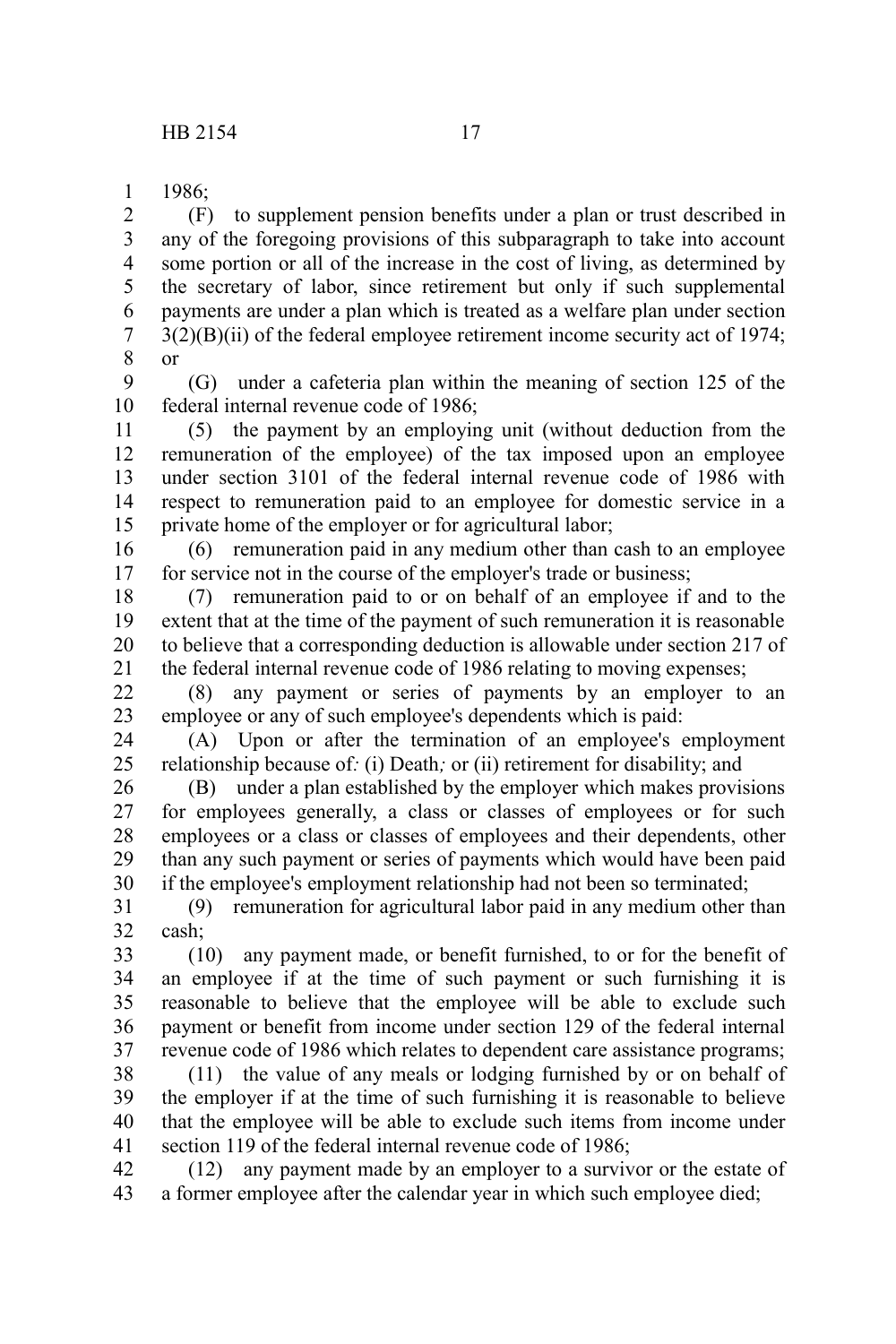(13) any benefit provided to or on behalf of an employee if at the time such benefit is provided it is reasonable to believe that the employee will be able to exclude such benefit from income under section 74(c), 117 or 132 of the federal internal revenue code of 1986; 1 2 3 4

(14) any payment made, or benefit furnished, to or for the benefit of an employee, if at the time of such payment or such furnishing it is reasonable to believe that the employee will be able to exclude such payment or benefit from income under section 127 of the federal internal revenue code of 1986 relating to educational assistance to the employee; or 5 6 7 8 9

(15) any payment made to or for the benefit of an employee if at the time of such payment it is reasonable to believe that the employee will be able to exclude such payment from income under section 106(d) of the federal internal revenue code of 1986 relating to health savings accounts. 10 11 12 13

Nothing in any paragraph of subsection (o), other than paragraph (1), shall exclude from the term "wages": (1) Any employer contribution under a qualified cash or deferred arrangement, as defined in section 401(k) of the federal internal revenue code of 1986, to the extent that such contribution is not included in gross income by reason of section 402(a)(8) of the federal internal revenue code of 1986; or (2) any amount treated as an employer contribution under section 414(h)(2) of the federal internal revenue code of 1986. 14 15 16 17 18 19 20 21

Any amount deferred under a nonqualified deferred compensation plan shall be taken into account for purposes of this section as of the later of when the services are performed or when there is no substantial risk of forfeiture of the rights to such amount. Any amount taken into account as wages by reason of this paragraph, and the income attributable thereto, shall not thereafter be treated as wages for purposes of this section. For purposes of this paragraph, the term "nonqualified deferred compensation plan" means any plan or other arrangement for deferral of compensation other than a plan described in subsection (o)(4). 22 23 24 25 26 27 28 29 30

(p) "Week" means such period or periods of seven consecutive calendar days, as the secretary may by rules and regulations prescribe. 31 32

(q) "Calendar quarter" means the period of three consecutive calendar months ending March 31, June 30, September 30 or December 31, or the equivalent thereof as the secretary may by rules and regulations prescribe. 33 34 35 36

(r) "Insured work" means employment for employers.

(s) "Approved training" means any vocational training course or course in basic education skills, including a job training program authorized under the federal workforce investment act of 1998, approved by the secretary or a person or persons designated by the secretary. 37 38 39 40

(t) "American vessel" or "American aircraft" means any vessel or aircraft documented or numbered or otherwise registered under the laws of the United States; and any vessel or aircraft which is neither documented 41 42 43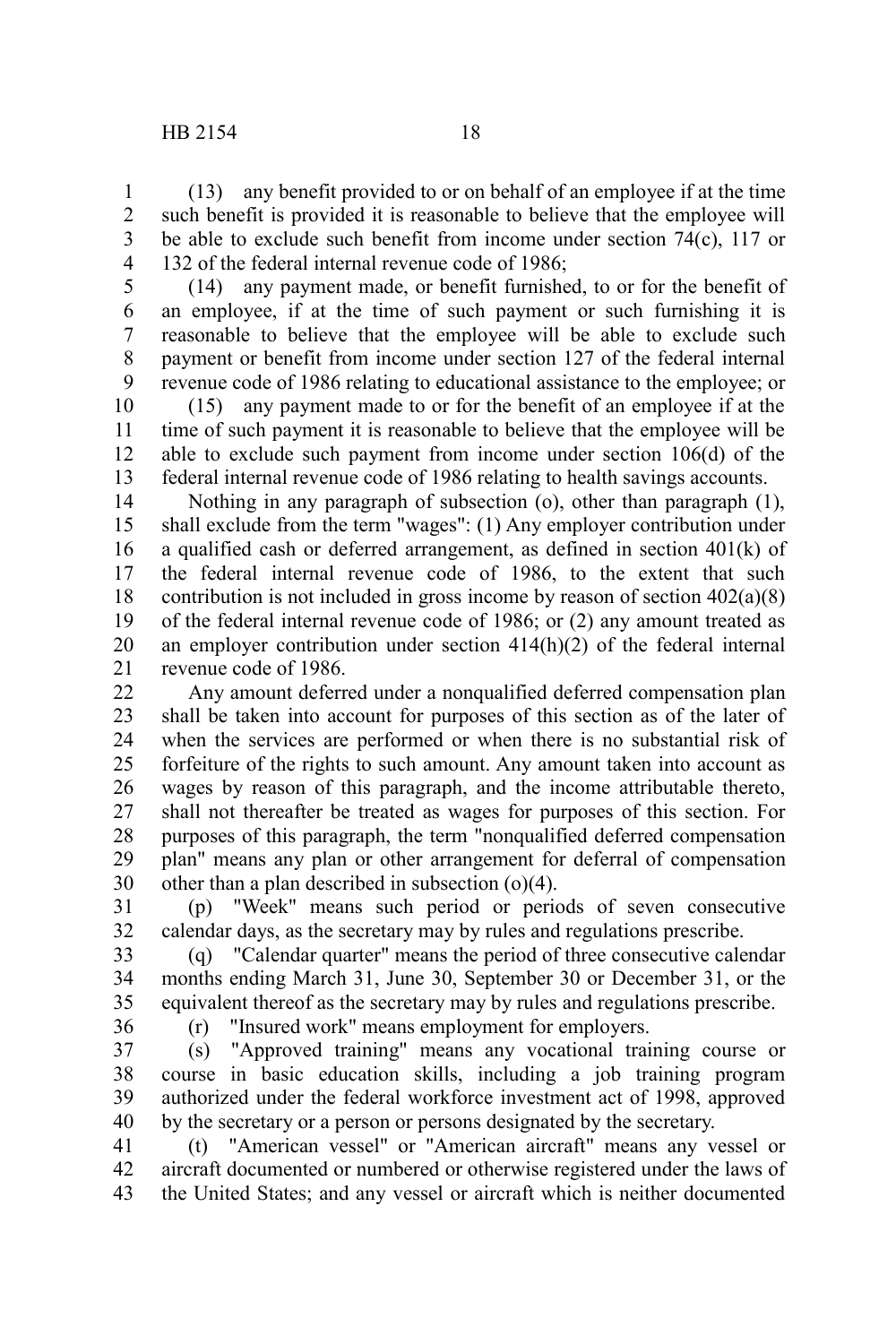or numbered or otherwise registered under the laws of the United States nor documented under the laws of any foreign country, if its crew performs service solely for one or more citizens or residents of the United States or corporations organized under the laws of the United States or of any state. 1 2 3 4

(u) "Institution of higher education," for the purposes of this section, means an educational institution which: 5 6

(1) Admits as regular students only individuals having a certificate of graduation from a high school, or the recognized equivalent of such a certificate; 7 8 9

(2) is legally authorized in this state to provide a program of education beyond high school; 10 11

(3) provides an educational program for which it awards a bachelor's or higher degree, or provides a program which is acceptable for full credit toward such a degree, a program of postgraduate or postdoctoral studies, or a program of training to prepare students for gainful employment in a recognized occupation; and 12 13 14 15 16

17

(4) is a public or other nonprofit institution.

Notwithstanding any of the foregoing provisions of this subsection  $\left(\frac{u}{v}\right)$ , all colleges and universities in this state are institutions of higher education for purposes of this section, except that no college, university, junior college or other postsecondary school or institution which is operated by the federal government or any agency thereof shall be an institution of higher education for purposes of the employment security law. 18 19 20 21 22 23

(v) "Educational institution" means any institution of higher education, as defined in subsection  $(u)$  of this section, or any institution, except private for profit institutions, in which participants, trainees or students are offered an organized course of study or training designed to transfer to them knowledge, skills, information, doctrines, attitudes or abilities from, by or under the guidance of an instructor or teacher and which is approved, licensed or issued a permit to operate as a school by the state department of education or other government agency that is authorized within the state to approve, license or issue a permit for the operation of a school or to an Indian tribe in the operation of an educational institution. The courses of study or training which an educational institution offers may be academic, technical, trade or preparation for gainful employment in a recognized occupation. 24 25 26 27 28 29 30 31 32 33 34 35 36

37

(w) (1) "Agricultural labor" means any remunerated service:

(A) On a farm, in the employ of any person, in connection with cultivating the soil, or in connection with raising or harvesting any agricultural or horticultural commodity, including the raising, shearing, feeding, caring for, training, and management of livestock, bees, poultry, and furbearing animals and wildlife. 38 39 40 41 42

43

(B) In the employ of the owner or tenant or other operator of a farm,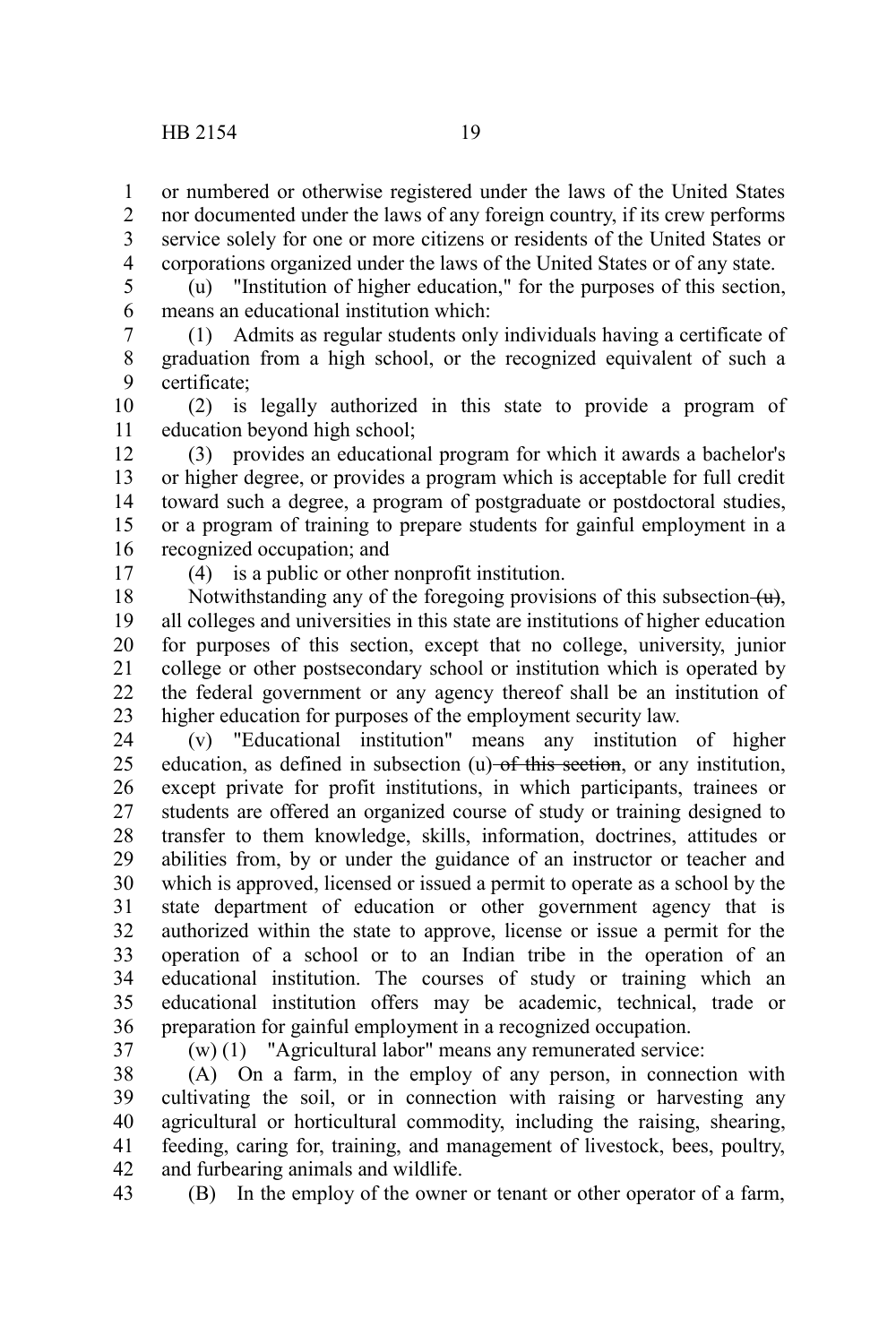in connection with the operating, management, conservation, improvement, or maintenance of such farm and its tools and equipment, or in salvaging timber or clearing land of brush and other debris left by a hurricane, if the major part of such service is performed on a farm. 1 2 3 4

(C) In connection with the production or harvesting of any commodity defined as an agricultural commodity in section (15)(g) of the agricultural marketing act, as amended (46 Stat. 1500, sec. 3; 12 U.S.C. § 1141j) or in connection with the ginning of cotton, or in connection with the operation or maintenance of ditches, canals, reservoirs or waterways, not owned or operated for profit, used exclusively for supplying and storing water for farming purposes. 5 6 7 8 9 10 11

(D) (i) In the employ of the operator of a farm in handling, planting, drying, packing, packaging, processing, freezing, grading, storing, or delivering to storage or to market or to a carrier for transportation to market, in its unmanufactured state, any agricultural or horticultural commodity; but only if such operator produced more than  $\frac{1}{2}$  of the commodity with respect to which such service is performed; 12 13 14 15 16 17

(ii) in the employ of a group of operators of farms (or a cooperative organization of which such operators are members) in the performance of service described in paragraph (i) above of this subsection  $(w)(1)(D)$ subparagraph  $(D)(i)$ , but only if such operators produced more than  $\frac{1}{2}$  of the commodity with respect to which such service is performed; 18 19 20 21 22

(iii) the provisions of paragraphs  $(i)$  and  $(ii)$  above of this subsection  $(w)(1)(D)$  *subparagraphs*  $(D)(i)$  *and (ii)* shall not be deemed to be applicable with respect to service performed in connection with commercial canning or commercial freezing or in connection with any agricultural or horticultural commodity after its delivery to a terminal market for distribution for consumption. 23 24 25 26 27 28

(E) On a farm operated for profit if such service is not in the course of the employer's trade or business. 29 30

(2) "Agricultural labor" does not include service performed prior to January 1, 1980, by an individual who is an alien admitted to the United States to perform service in agricultural labor pursuant to sections 214(c) and 101(a)(15)(H) of the federal immigration and nationality act. 31 32 33 34

(3) As used in this subsection  $(w)$ , the term "farm" includes stock, dairy, poultry, fruit, fur-bearing animal, and truck farms, plantations, ranches, nurseries, ranges, greenhouses, or other similar structures used primarily for the raising of agricultural or horticultural commodities, and orchards. 35 36 37 38 39

(4) For the purpose of this section, if an employing unit does not maintain sufficient records to separate agricultural labor from other employment, all services performed during any pay period by an individual for the person employing such individual shall be deemed to be 40 41 42 43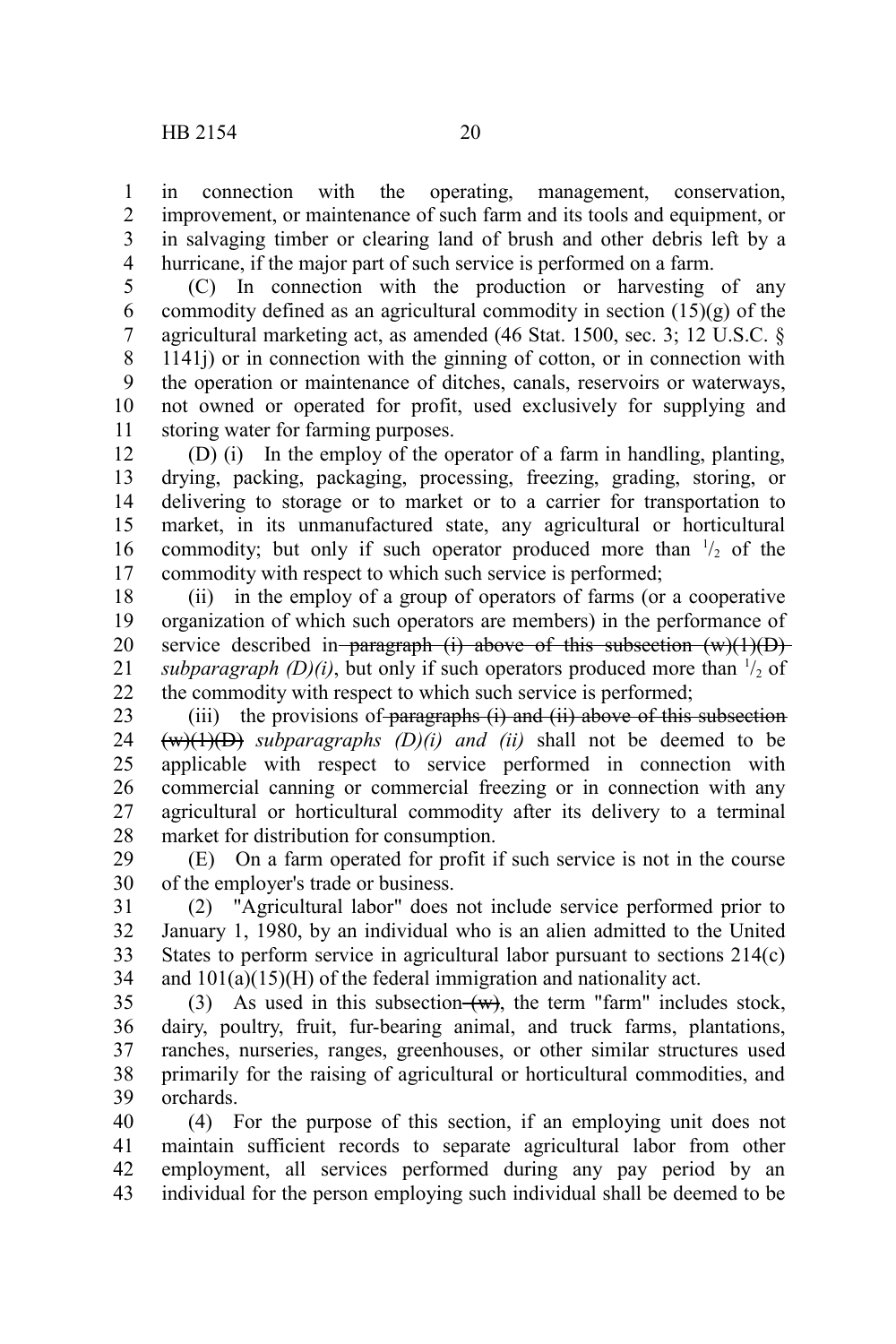agricultural labor if services performed during  $\frac{1}{2}$  or more of such pay period constitute agricultural labor; but if the services performed during more than  $\frac{1}{2}$  of any such pay period by an individual for the person employing such individual do not constitute agricultural labor, then none of the services of such individual for such period shall be deemed to be agricultural labor. As used in this subsection  $(w)$ , the term "pay period" means a period of not more than 31 consecutive days for which a payment of remuneration is ordinarily made to the individual by the person employing such individual. 1 2 3 4 5 6 7 8 9

(x) "Reimbursing employer" means any employer who makes payments in lieu of contributions to the employment security fund as provided in subsection (e) of K.S.A. 44-710*(e)*, and amendments thereto. 10 11 12

(y) "Contributing employer" means any employer other than a reimbursing employer or rated governmental employer. 13 14

(z) "Wage combining plan" means a uniform national arrangement approved by the United States secretary of labor in consultation with the state unemployment compensation agencies and in which this state shall participate, whereby wages earned in one or more states are transferred to another state, called the "paying state," and combined with wages in the paying state, if any, for the payment of benefits under the laws of the paying state and as provided by an arrangement so approved by the United States secretary of labor. 15 16 17 18 19 20 21 22

(aa) "Domestic service" means any service for a person in the operation and maintenance of a private household, local college club or local chapter of a college fraternity or sorority, as distinguished from service as an employee in the pursuit of an employer's trade, occupation, profession, enterprise or vocation. 23 24 25 26 27

(bb) "Rated governmental employer" means any governmental entity which elects to make payments as provided by K.S.A. 44-710d, and amendments thereto. 28 29 30

(cc) "Benefit cost payments" means payments made to the employment security fund by a governmental entity electing to become a rated governmental employer. 31 32 33

(dd) "Successor employer" means any employer, as described in subsection (h) of this section, which acquires or in any manner succeeds to: (1) Substantially all of the employing enterprises, organization, trade or business of another employer; or (2) substantially all the assets of another employer. 34 35 36 37 38

(ee) "Predecessor employer" means an employer, as described in subsection (h) of this section, who has previously operated a business or portion of a business with employment to which another employer has succeeded. 39 40 41 42

(ff) "Lessor employing unit" means any independently established 43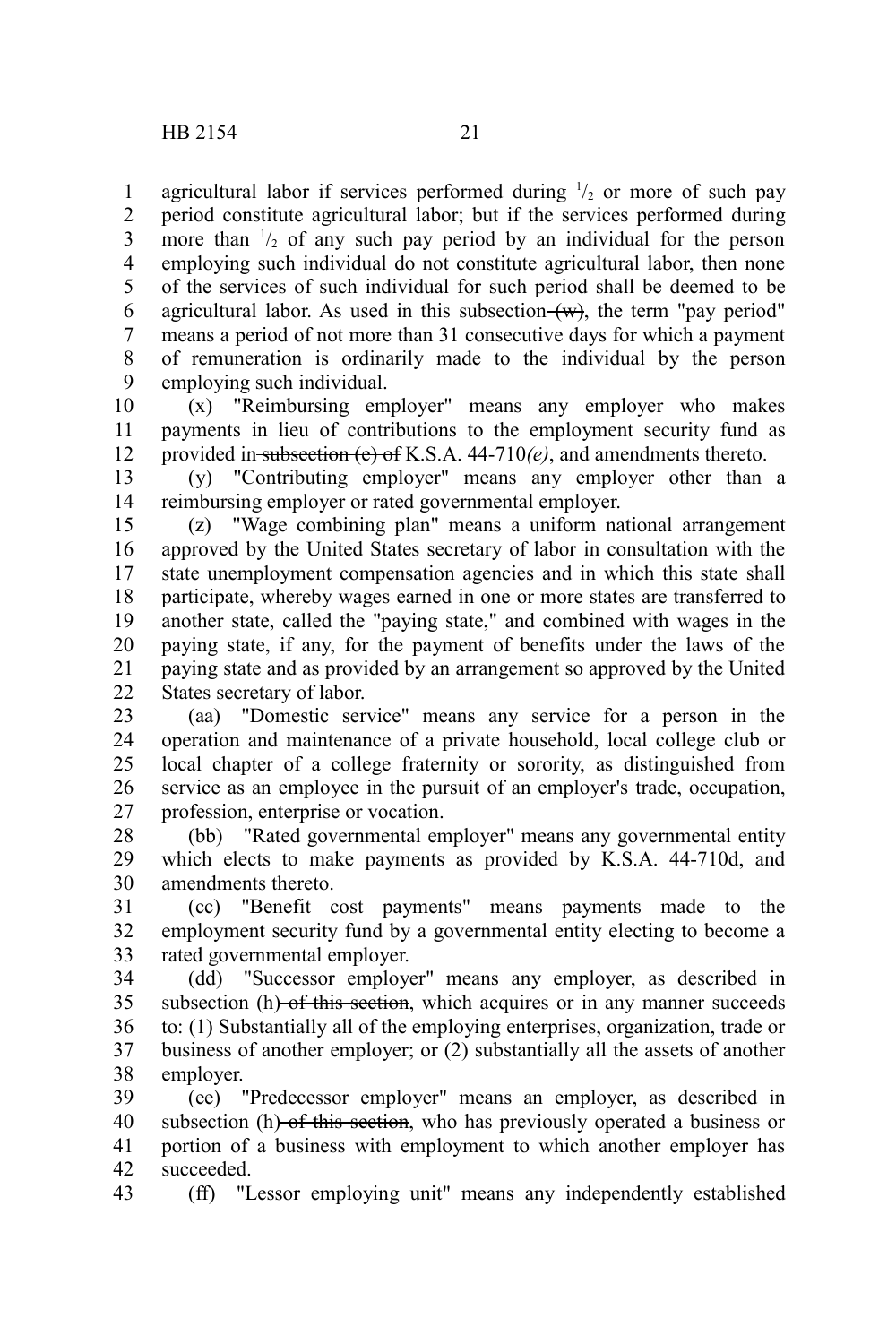business entity which engages in the business of providing leased employees to a client lessee. 1 2

(gg) "Client lessee" means any individual, organization, partnership, corporation or other legal entity leasing employees from a lessor employing unit. 3 4 5

(hh) "Qualifying injury" means a personal injury by accident arising out of and in the course of employment within the coverage of the Kansas workers compensation act, K.S.A. 44-501 et seq., and amendments thereto. 6 7 8 9

Sec. 3. K.S.A. 2018 Supp. 44-704 is hereby amended to read as follows: 44-704. (a) *Payment of benefits*. All benefits provided herein shall be payable from the fund*, except as provided in section 1, and amendments thereto*. All benefits shall be paid through the secretary of labor, in accordance with such rules and regulations as the secretary may adopt. Benefits based on service in employment defined in K.S.A. 44-  $703(i)(3)(E)$  and  $(i)(3)(F)$ , and amendments thereto, shall be payable in the same amount, on the same terms and subject to the same conditions as compensation payable on the basis of other service subject to this act except as provided in K.S.A.  $44-705(e)$  and  $K.S.A.$   $44-711(e)(2)$ , and amendments thereto. 10 11 12 13 14 15 16 17 18 19 20

(b) *Determined weekly benefit amount*. An individual's determined weekly benefit amount shall be an amount equal to 4.25% of the individual's total wages for insured work paid during that calendar quarter of the individual's base period in which such total wages were highest, subject to the following limitations: 21 22 23 24 25

(1) If an individual's determined weekly benefit amount is less than the minimum weekly benefit amount, it shall be raised to such minimum weekly benefit amount; 26 27 28

(2) if the individual's determined weekly benefit amount is more than the maximum weekly benefit amount, it shall be reduced to the maximum weekly benefit amount; and 29 30 31

(3) if the individual's determined weekly benefit amount is not a multiple of \$1, it shall be reduced to the next lower multiple of \$1. 32 33

(c) *Maximum weekly benefit amount*. (1) For initial claims effective prior to July 1, 2015, the maximum weekly benefit amount shall be determined as follows: On July 1 of each year, the secretary shall determine the maximum weekly benefit amount by computing 60% of the average weekly wages paid to employees in insured work during the previous calendar year and shall prior to that date announce the maximum weekly benefit amount so determined, by publication in the Kansas register. Such computation shall be made by dividing the gross wages reported as paid for insured work during the previous calendar year by the product of the average of mid-month employment during such calendar 34 35 36 37 38 39 40 41 42 43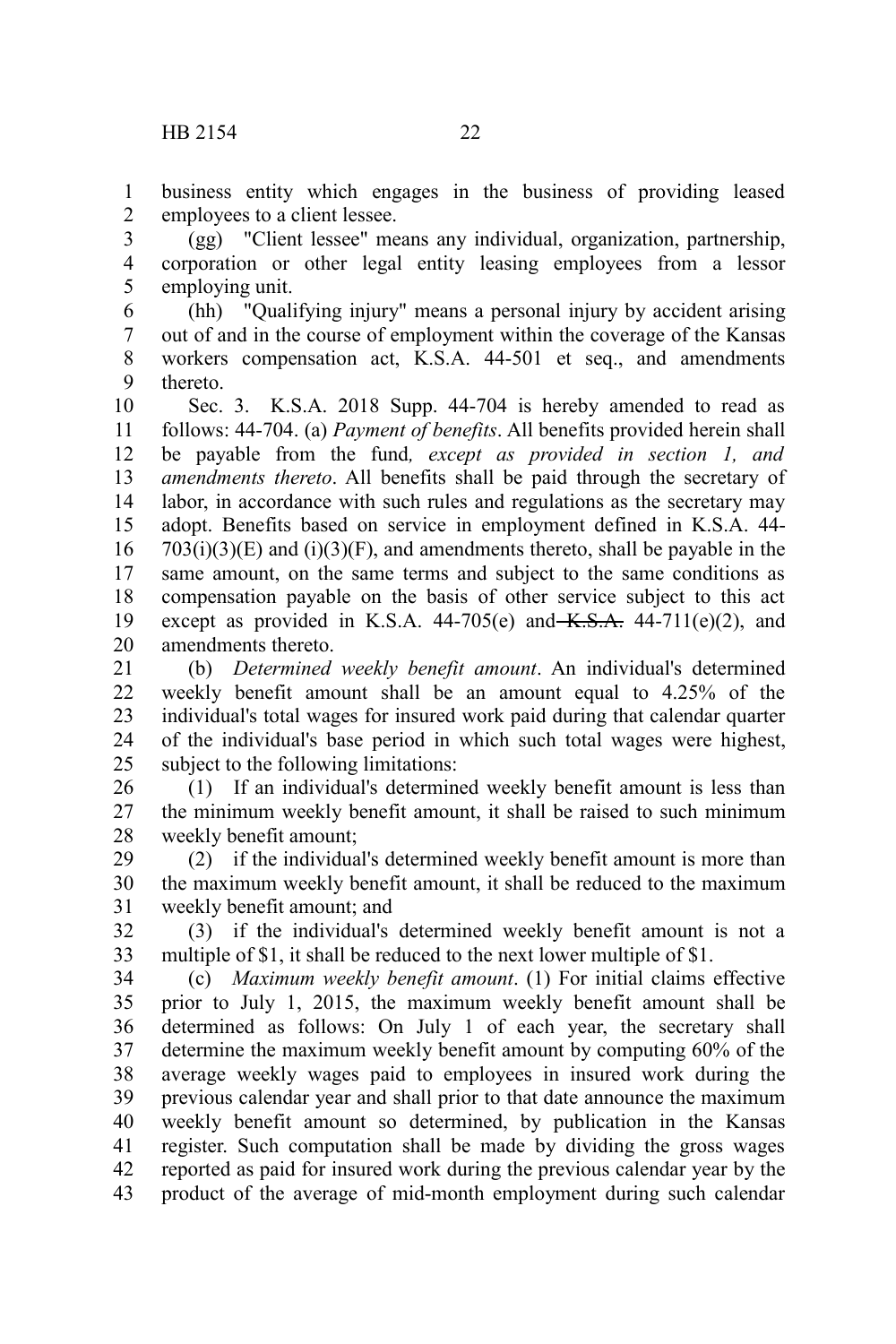year multiplied by 52. The maximum weekly benefit amount so determined and announced for the twelve-month period shall apply only to those claims filed in that period qualifying for maximum payment under the foregoing formula. All claims qualifying for payment at the maximum weekly benefit amount shall be paid at the maximum weekly benefit amount in effect when the benefit year to which the claim relates was first established, notwithstanding a change in the maximum benefit amount for a subsequent twelve-month period. If the computed maximum weekly benefit amount is not a multiple of \$1, then the computed maximum weekly benefit amount shall be reduced to the next lower multiple of \$1. 1 2 3 4 5 6 7 8 9 10

(2) For initial claims effective on or after July 1, 2015, the maximum weekly benefit amount shall be determined as follows: On July 1 of each year, the secretary shall determine the maximum weekly benefit amount by computing 55% of the average weekly wages paid to employees in insured work during the previous calendar year, but not to be less than \$474, and shall, prior to that date, announce the maximum weekly benefit amount so determined by publication in the Kansas register. Such computation shall be made by dividing the gross wages reported as paid for insured work during the previous calendar year by the product of the average of midmonth employment during such calendar year multiplied by 52. The maximum weekly benefit amount so determined and announced for the 12-month period shall apply only to those claims filed in that period qualifying for maximum payment under the foregoing formula. All claims qualifying for payment at the maximum weekly benefit amount shall be paid at the maximum weekly benefit amount in effect when the benefit year to which the claim relates was first established, notwithstanding a change in the maximum benefit amount for a subsequent 12-month period. If the computed maximum weekly benefit amount is not a multiple of \$1, then the computed maximum weekly benefit amount shall be reduced to the next lower multiple of \$1. 11 12 13 14 15 16 17 18 19 20 21 22 23 24 25 26 27 28 29 30

(d) *Minimum weekly benefit amount.* The minimum weekly benefit amount payable to any individual shall be 25% of the maximum weekly benefit amount effective as of the beginning of the individual's benefit year. If the minimum weekly benefit amount is not a multiple of \$1 it shall be reduced to the next lower multiple of \$1. The minimum weekly benefit amount shall apply through the benefit year, notwithstanding a change in the minimum weekly benefit amount. 31 32 33 34 35 36 37

(e) All claims qualifying for payment at the maximum weekly benefit amount shall be paid at the maximum weekly benefit amount in effect when the benefit year to which the claim relates was first established, notwithstanding a subsequent change in the maximum weekly benefit amount. 38 39 40 41 42

(f) *Weekly benefit payable*. Each eligible individual who is 43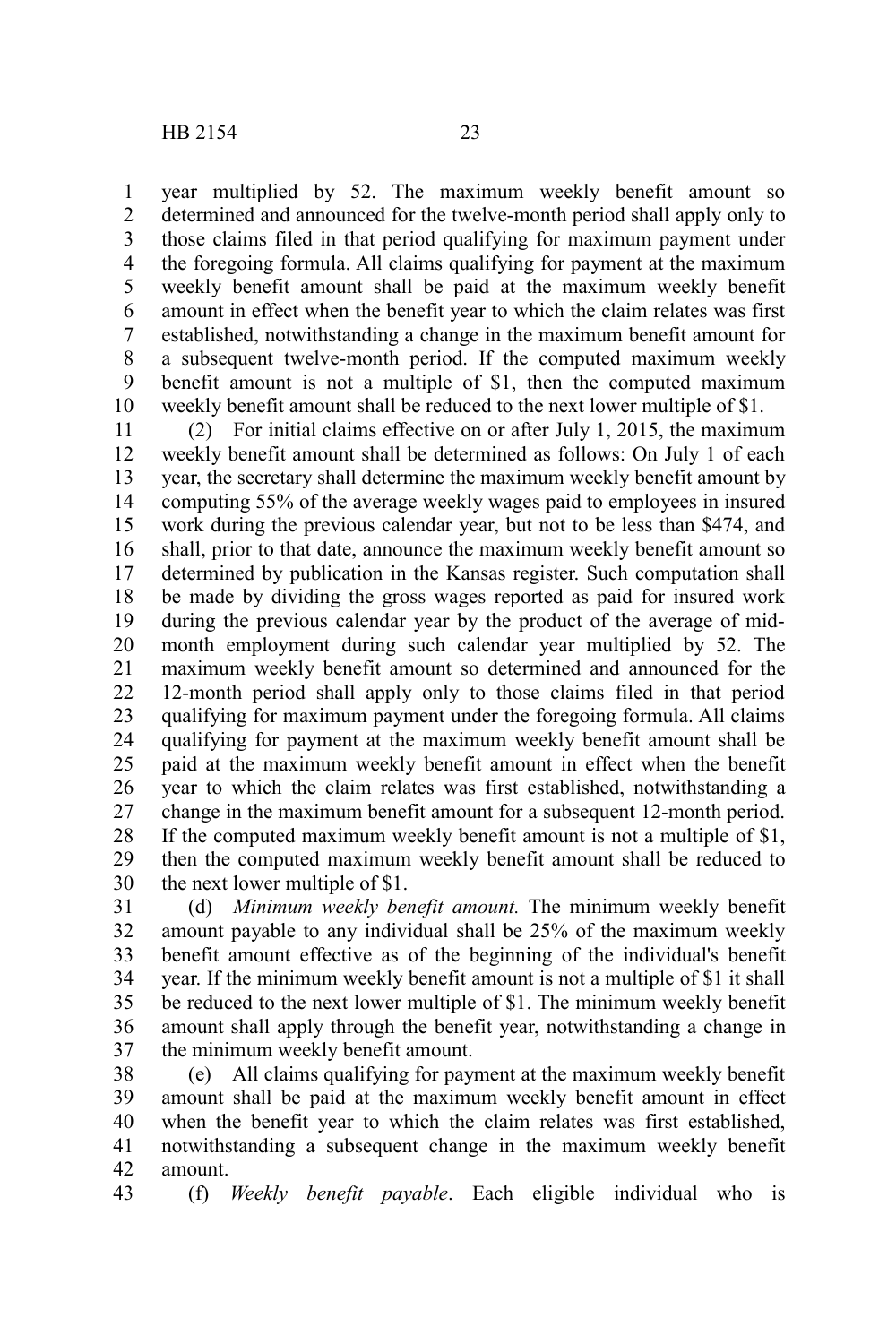unemployed with respect to any week, except as to final payment, shall be paid with respect to such week a benefit in an amount equal to such 1 2

individual's determined weekly benefit amount, less that part of the wage, if any, payable to such individual with respect to such week which is in 3 4

excess of the amount which is equal to 25% of such individual's determined weekly benefit amount and if the resulting amount is not a multiple of \$1, it shall be reduced to the next lower multiple of \$1. 5 6 7

(1) For the purposes of this section, remuneration received under the following circumstances shall be construed as wages: 8 9

(A) Vacation or holiday pay that was attributable to a week that the individual claimed benefits; and 10 11

(B) severance pay, if paid as scheduled, and all other employment benefits within the employer's control, as defined in subsection  $(f)(3)$ , if continued as though the severance had not occurred, except as set out in subsection  $(f)(2)(C)$ . 12 13 14 15

(2) For the purposes of this section, remuneration received under the following circumstances shall not be construed as wages: 16 17

(A) Remuneration received for services performed on a public assistance work project; 18 19

(B) severance pay, in lieu of notice, under the provisions of public law 100-379, the federal worker adjustment and retraining notification act, (29 U.S.C.A. §§ 2101 through 2109); 20 21 22

(C) all other severance pay, separation pay, bonuses, wages in lieu of notice or remuneration of a similar nature that is payable after the severance of the employment relationship, except as set out in subsection  $(f)(1)(B)$ ; and 23 24 25 26

27

(D) moneys received as federal social security payments.

(3) For the purposes of this subsection  $(f)$ , "employment benefits within the employer's control" means benefits offered by the employer to employees which are employee benefit plans as defined by section 3 of the federal employee retirement income security act of 1974, as amended, (29 U.S.C. § 1002) and which the employer has the option to continue to provide to the employee after the last day that the employee worked for that employer. 28 29 30 31 32 33 34

(g) *Duration of benefits*. Any otherwise eligible individual shall be entitled during any benefit year to a total amount of benefits equal to whichever is the lesser of 26 times such individual's weekly benefit amount, or  $\frac{1}{3}$  of such individual's wages for insured work paid during such individual's base period. Such total amount of benefits, if not a multiple of \$1, shall be reduced to the next lower multiple of \$1. 35 36 37 38 39 40

(h) For the purposes of this section, wages shall be counted as "wages for insured work" for benefit purposes with respect to any benefit year only if such benefit year begins subsequent to the date on which the 41 42 43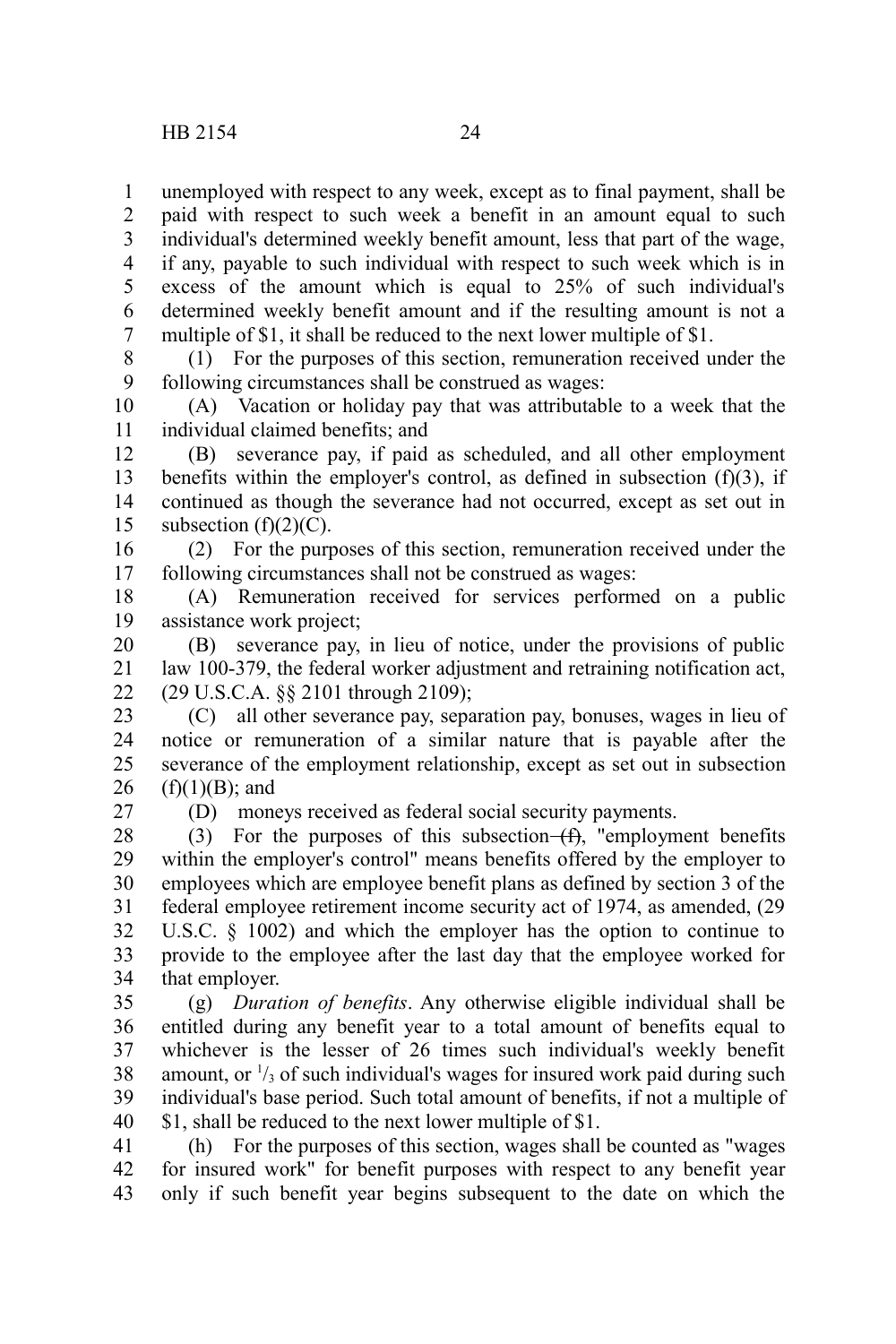employing unit by whom such wages were paid has satisfied the conditions of K.S.A. 44-703(h), and amendments thereto, with respect to becoming an employer. 1 2 3

(i) Notwithstanding any other provisions of this section to the contrary, any benefit otherwise payable for any week shall be reduced by the amount of any separation, termination, severance or other similar payment paid to a claimant at the time of or after the claimant's separation from employment during the benefit year. 4 5 6 7 8

(1) If any payment pursuant to this subsection is paid with respect to a month, then the amount deemed to be received with respect to any week during such month shall be computed by multiplying such monthly amount by 12 and dividing the product by 52. If there is no designation of the period with respect to which payments to an individual are made under this section, then an amount equal to such individual's normal weekly wage shall be attributed to and deemed paid with respect to the first and each succeeding week following payment of the separation pay to the individual until such amount so paid is exhausted. 9 10 11 12 13 14 15 16 17

(2) If benefits for any week, when reduced as provided in this subsection, result in an amount not a multiple of one dollar, such benefits shall be rounded to the next lower multiple of one dollar. 18 19 20

(3) Notwithstanding the reemployment provisions of K.S.A. 44- 705(e), and amendments thereto, any individual whose benefit amount is completely reduced under this subsection for 52 or more weeks shall, upon exhaustion of the separation pay, be entitled to a new benefit year based upon entitlement from the base period of the claim that was reduced. 21 22 23 24 25

(j) For weeks commencing on and after January 1, 2014, if at the beginning of the benefit year, the three month seasonally adjusted average unemployment rate for the state of Kansas is: (1) Less than 4.5%, a claimant shall be eligible for a maximum of 16 weeks of benefits; (2) at least 4.5% but less—that *than* 6%, a claimant shall be eligible for a maximum of 20 weeks of benefits; or (3) at least 6%, a claimant shall be eligible for a maximum of 26 weeks of benefits. 26 27 28 29 30 31 32

Sec. 4. K.S.A. 2018 Supp. 44-705 is hereby amended to read as follows: 44-705. Except as provided by K.S.A. 44-757, and amendments thereto, an unemployed individual shall be eligible to receive benefits with respect to any week only if the secretary, or a person or persons designated by the secretary, finds that: 33 34 35 36 37

(a) The claimant has registered for work at and thereafter continued to report at an employment office in accordance with rules and regulations adopted by the secretary, except that, subject to the provisions of subsection  $(a)$  of K.S.A. 44-704 $(a)$ , and amendments thereto, the secretary may adopt rules and regulations which waive or alter either or both of the requirements of this subsection. *The secretary may adopt rules and* 38 39 40 41 42 43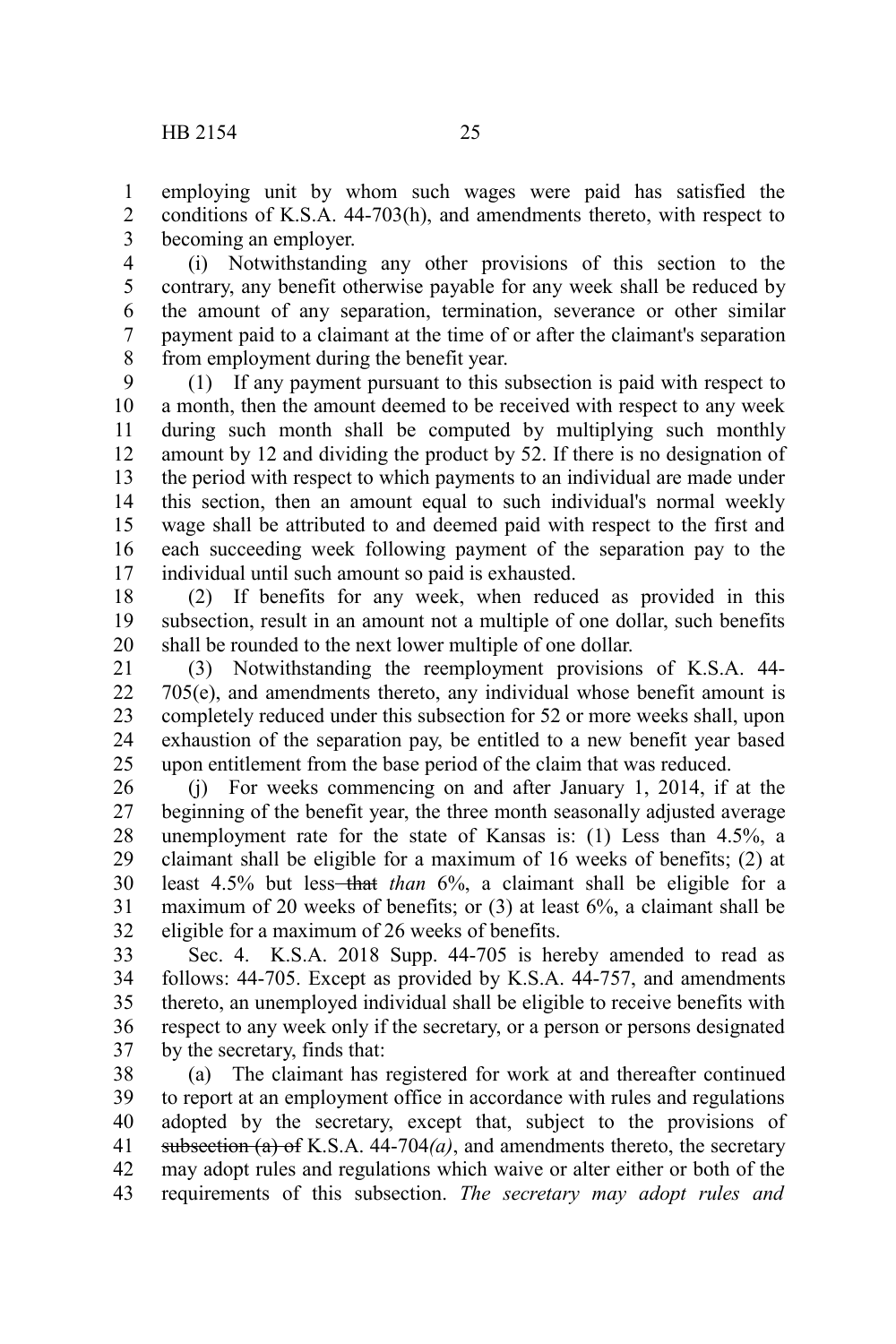*regulations that waive or alter either or both of the requirements of this subsection to address special circumstances as described in subsection (c) (2).* 1 2 3

- 4
- 5

(b) The claimant has made a claim for benefits with respect to such week in accordance with rules and regulations adopted by the secretary.

(c) *(1)* The claimant is able to perform the duties of such claimant's customary occupation or the duties of other occupations for which the claimant is reasonably fitted by training or experience, and is available for work, as demonstrated by the claimant's pursuit of the full course of action most reasonably calculated to result in the claimant's reemployment except that, notwithstanding any other provisions of this section, an unemployed claimant otherwise eligible for benefits shall not become ineligible for benefits: (1) *(A)* Because of the claimant's enrollment in and satisfactory pursuit of approved training, including training approved under section  $236(a)(1)$  of the trade act of 1974; or  $(2)$  *(B)* solely because such individual is seeking only part-time employment if the individual is available for a number of hours per week that are comparable to the individual's part-time work experience in the base period. 6 7 8 9 10 11 12 13 14 15 16 17 18

For the purposes of this subsection, an inmate of a custodial or correctional institution shall be deemed to be unavailable for work and not eligible to receive unemployment compensation while incarcerated. 19 20 21

*(2) The secretary may adopt rules and regulations that waive or alter the requirements of this subsection to address special circumstances where an individual is required to work without receiving pay by a federal or state public employer, whether or not wages will be paid to the individual for the work performed at a future date, as the result of a government shutdown, state or federal lapse in appropriations or lack of funding.* 22 23 24 25 26 27

(d) (1) Except as provided further, the claimant has been unemployed for a waiting period of one week or the claimant is unemployed and has satisfied the requirement for a waiting period of one week under the shared work unemployment compensation program as provided in subsection  $(k)$  $(4)$  of K.S.A. 44-757 $(k)(4)$ , and amendments thereto, which period of one week, in either case, occurs within the benefit year which includes the week for which the claimant is claiming benefits. No week shall be counted as a week of unemployment for the purposes of this subsection: 28 29 30 31 32 33 34 35

36

(A) If benefits have been paid for such week;

(B) if the individual fails to meet with the other eligibility requirements of this section; or 37 38

(C) if an individual is seeking unemployment benefits under the unemployment compensation law of any other state or of the United States, except that if the appropriate agency of such state or of the United States finally determines that the claimant is not entitled to unemployment benefits under such other law, this subparagraph shall not apply. 39 40 41 42 43